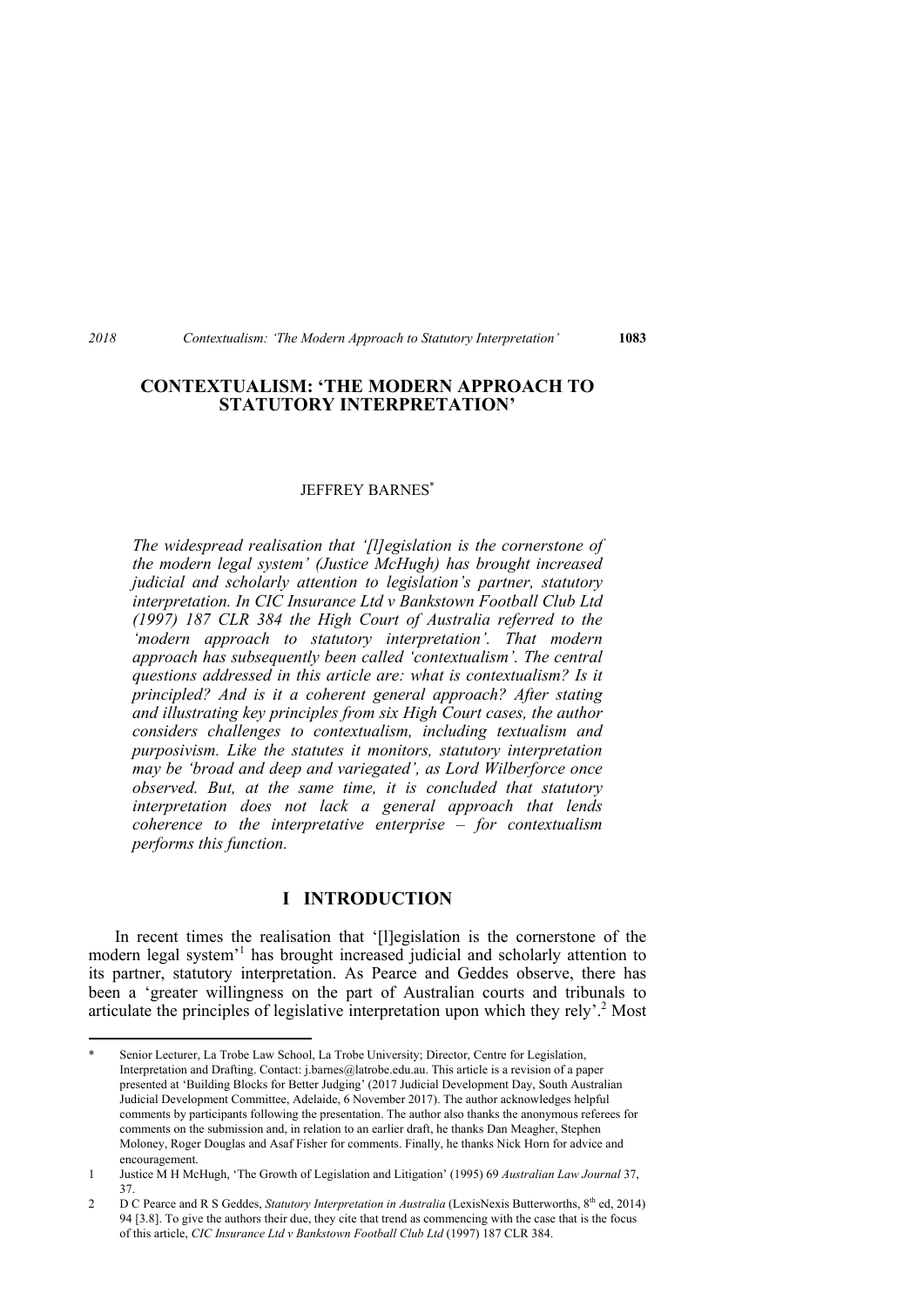notably, in *CIC Insurance Ltd v Bankstown Football Club Ltd*, <sup>3</sup> the High Court of Australia famously referred to the 'modern approach to statutory interpretation':

[T]he modern approach to statutory interpretation (a) insists that the context be considered in the first instance, not merely at some later stage when ambiguity might be thought to arise, and (b) uses 'context' in its widest sense to include such things as the existing state of the law and the mischief which, by legitimate means such as those just mentioned, one may discern the statute was intended to remedy.

Two introductory comments may be made about this passage. First, the High Court described the context of statutory interpretation in terms of the 'legitimate means' of interpretation, that is, the permissible materials and other aids to interpretation.5 As the text of the law being interpreted is typically a particular statutory provision, the context in this sense extends to the immediate context of any critical word or phrase in the provision concerned, other internal context within the Act as a whole, and finally to the wider context beyond the Act in question.6 The permissible general interpretative criteria (the so-called rules of interpretation) are sourced in common law and statute law. In the context of a particular case the interpretative factors that are relevant are judicially determined. A factor 'derives from the way a general interpretative criterion applies to the text of the enactment and the facts of the instant case'.<sup>7</sup> Only factors that are capable of assisting in the process of ascertaining meaning may be considered.

Second, and more interestingly, as signified by the label 'the modern approach', the Court indicated that it was enunciating a general *approach* to statutory interpretation by that name. By way of illustration, it was pointed out that a court could not determine the meaning of a statutory provision – even one that was not ambiguous on its face – without having regard to context in the sense described immediately above. Further, the insistence on regard to context at the same time as the enunciation of a modern approach suggests the Court was propounding a general approach to statutory interpretation, with regard to context at its heart; in short, an approach based around 'contextualism'. This is not a

5 It did so at paragraph (b) in the extract.

 3 (1997) 187 CLR 384 ('*CIC Insurance*').

<sup>4</sup> Ibid 408 (Brennan CJ, Dawson, Toohey and Gummow JJ) (citations omitted). In propounding the 'modern approach to statutory interpretation', the Court appears to have borrowed some of the language from the dissenting reasons for judgment of Mason J in *K & S Lake City Freighters Pty Ltd v Gordon & Gotch Ltd* (1985) 157 CLR 309, 315. In that case his Honour had said: 'The modern approach to interpretation insists that the context be considered in the first instance, especially in the case of general words, and not merely at some later stage when ambiguity might be thought to arise'. However, their Honours in *CIC Insurance* did not reference Mason J directly. They referenced '*A-G (UK) v Prince Ernest Augustus of Hanover* [1957] AC 436 at 461, cited in *K & S Lake City Freighters Pty Ltd v Gordon & Gotch Ltd* (1985) 157 CLR 309 at 312, 315': *CIC Insurance* (1997) 187 CLR 384, 408 n 47. However, in *Independent Commission Against Corruption v Cunneen* the High Court returned to Mason J's judgment for support, this time referencing his Honour's judgment: (2015) 256 CLR 1, 28 [57] (French CJ, Hayne, Kiefel and Nettle JJ).

<sup>6</sup> See the reference below n 49, to the spiral approach of Justice Susan Glazebrook.

<sup>7</sup> Oliver Jones, *Bennion on Statutory Interpretation: A Code* (LexisNexis, 6<sup>th</sup> ed, 2013) 484.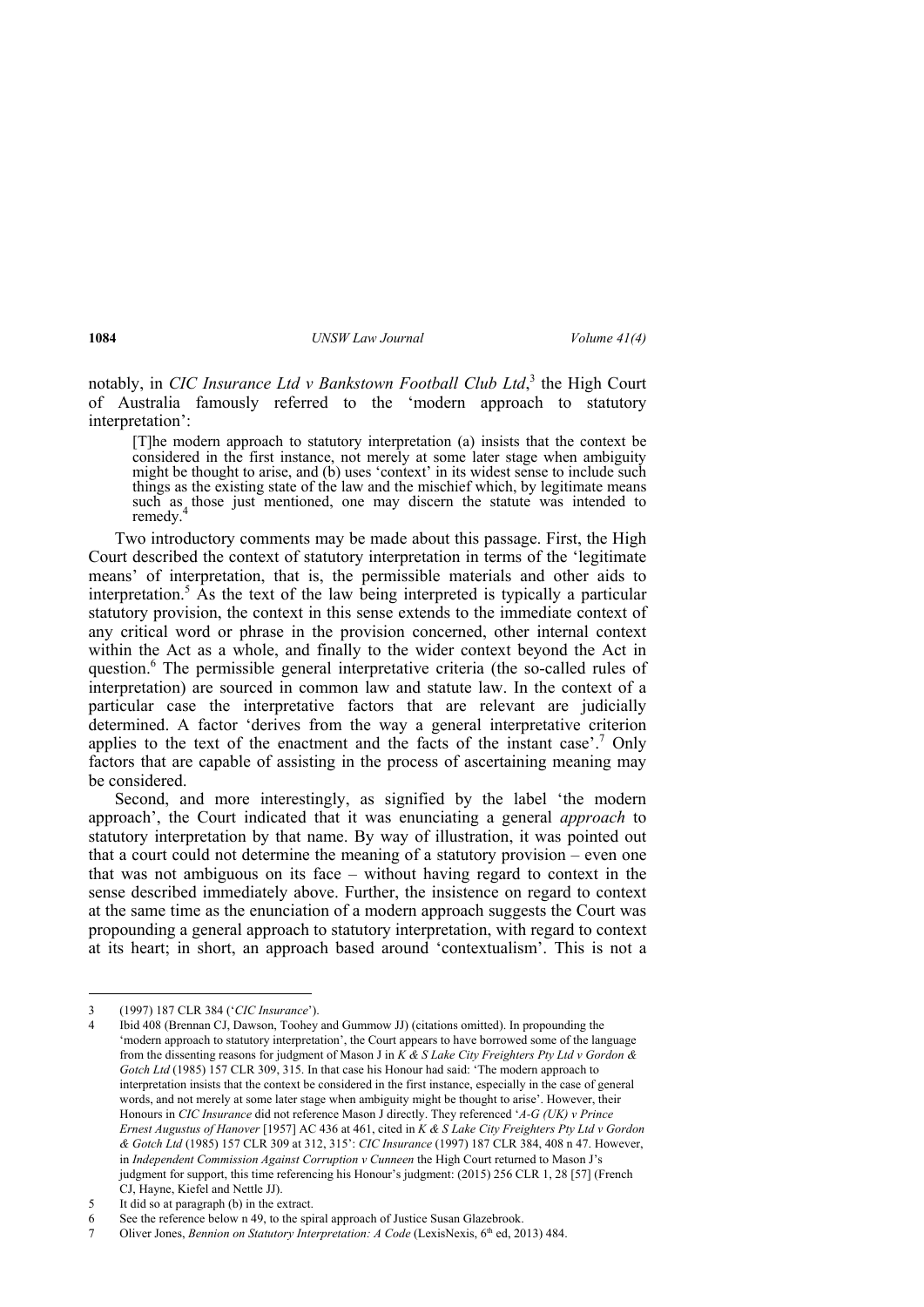novel proposition. In 2007 the Chief Justice of the Supreme Court of New South Wales, James Spigelman, said:

Law is a fashion industry. Over the last two or three decades the fashion in interpretation has changed from textualism to contextualism. Literal interpretation – a focus on the plain or ordinary meaning of particular words – is no longer in vogue. Purposive interpretation is what we do now … In constitutional, statutory and contractual interpretation there does appear to have been a paradigm shift from text to context.

If, as it would appear, *CIC Insurance* indicated that the modern approach is contextual, the question which needs to be asked is: what is this modern approach, which has been called contextualism? *CIC Insurance* continues to be endorsed by the High Court.<sup>9</sup> If we examine High Court cases decided since the *CIC Insurance* case, can we elaborate contextualism? Is it principled? These questions are important. The idea that statutory interpretation lacks overall coherence persists in various commentaries since the *CIC Insurance* decision.<sup>10</sup>

This article argues that contextualism is a distinct general approach and that it can be defined in a principled way.

The remainder of the article may be outlined. In Part II, I take up the task of analysing the modern approach. Six High Court cases are the focus of the analysis. They are: *Berenguel v Minister for Immigration and Citizenship*;<sup>11</sup> *Mansfield v The Queen*; <sup>12</sup> *Minister for Immigration and Border Protection v WZAPN*<sup>,13</sup> *Project Blue Sky Inc v Australian Broadcasting Authority*;<sup>14</sup> *Taylor v The Owners – Strata Plan No 11564*; 15 and *Victims Compensation Fund* 

8 Chief Justice J J Spigelman, 'From Text to Context: Contemporary Contractual Interpretation' (Speech delivered at the Risky Business Conference, Sydney, 21 March 2007) 1 <http://www.supremecourt.justice.nsw.gov.au/Documents/Publications/Speeches/Pre-2015%20Speeches/Spigelman/spigelman\_speeches\_2007.pdf>.

9 *SZTAL v Minister for Immigration and Border Protection* (2017) 347 ALR 405, 410 [14] n 14 (Kiefel CJ, Nettle and Gordon JJ); *AB v Western Australia* (2011) 244 CLR 390, 398 [10] n 29 (The Court). Contextualism is also the approach propounded by other apex courts. For the United Kingdom Supreme Court, see *R (Black) v Secretary of State for Justice* [2018] AC 215, 231 [36] (Baroness Hale). For the Supreme Court of the United States, see *Sturgeon v Frost*, 136 SCt 1061 (2016), 1070 (The Court). For the Supreme Court of New Zealand, see *Worldwide NZ LLC v NZ Venue and Event Management Ltd* [2015] 1 NZLR 1, 14 [33] (The Court). For the Court of Final Appeal of the Hong Kong Special Administrative Region, see *HKSAR v Tse Man Fei* [2016] FACC 1, [35] (Fok PJ), with whom Ma CJ at [1], Ribeiro J at [2] and Gleeson NPJ at [60] agreed.

10 Tom Campbell, 'Grounding Theories of Legal Interpretation' in Jeffrey Goldsworthy and Tom Campbell (eds), *Legal Interpretation in Democratic States* (Dartmouth Publishing, 2002) 29, 41–2; John Burrows, 'The Changing Approach to the Interpretation of Statutes' (2002) 33 *Victoria University of Wellington Law Review* 561, 561; Suzanne Corcoran, 'Theories of Statutory Interpretation' in Suzanne Corcoran and Stephen Bottomley (eds), *Interpreting Statutes* (Federation Press, 2005) 8, 8, 25; Mark Adler, *Clarity for*  Lawyers: Effective Legal Writing (Law Society, 2<sup>nd</sup> ed, 2007) 144; Justice John Basten, 'Constitutional Dimensions of Statutory Interpretation' (Paper presented at the Constitutional Law Conference, Centre for Comparative Constitutional Studies, Melbourne Law School, 24 July 2015) 11. For American commentaries, see Morell E Mullins, 'Tools, Not Rules: The Heuristic Nature of Statutory Interpretation' (2003) 30 *Journal of Legislation* 1, 3–4.

<sup>11 (2010) 264</sup> ALR 417.

<sup>12 (2012) 247</sup> CLR 86.

<sup>13 (2015) 254</sup> CLR 610.

<sup>14 (1998) 194</sup> CLR 355.

<sup>15 (2014) 253</sup> CLR 531.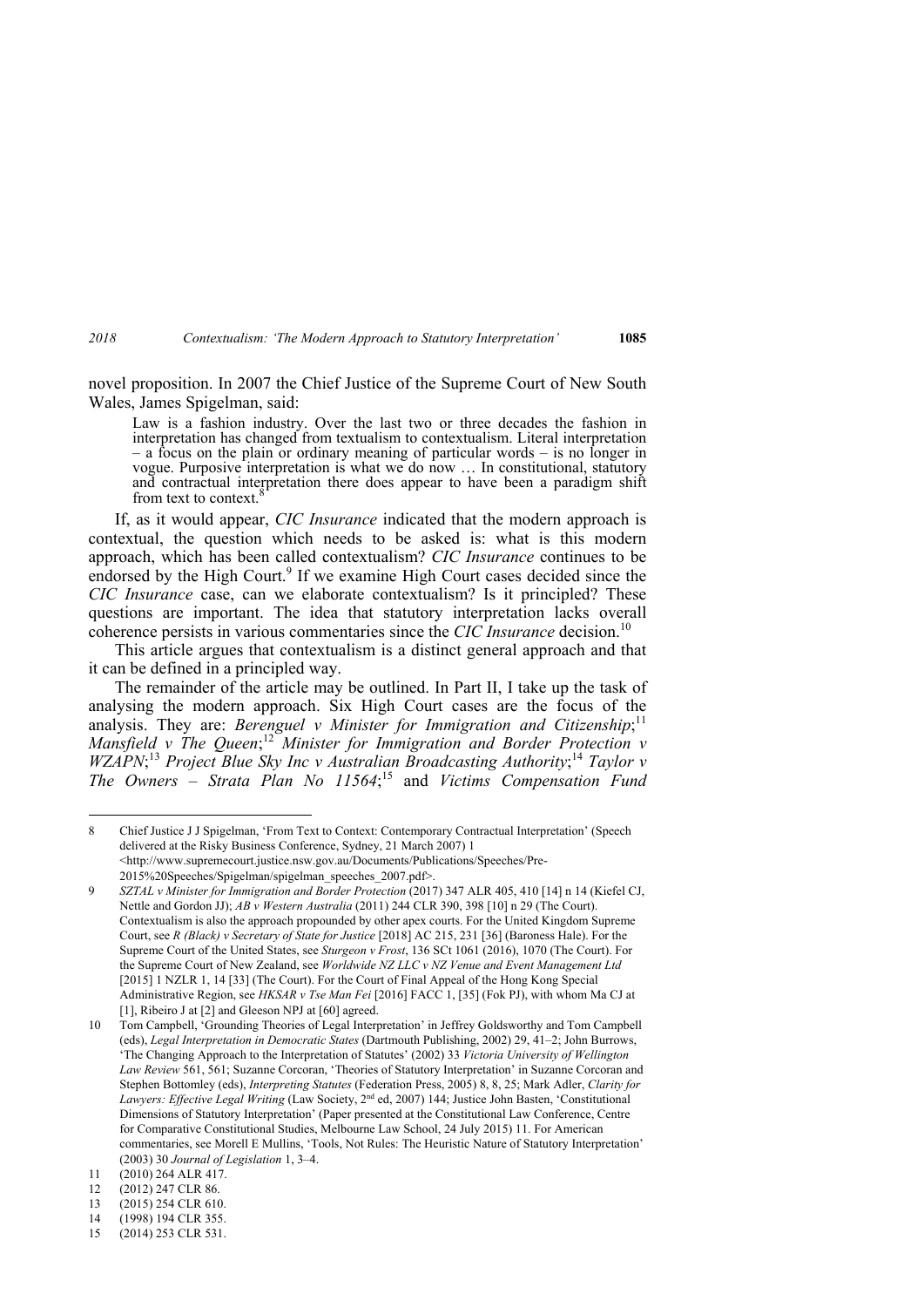*Corporation v Brown*. <sup>16</sup> These cases have been chosen for two reasons. First, as each was decided after *CIC Insurance*, they provide evidence of the modern approach. Second, each of the cases illustrates a different aspect of that approach. While a greater number of cases may have revealed further depth to contextualism, the number of cases analysed allows a concise, albeit simplified, account to be given.

In Part III, I go on to raise and respond to a number of potential objections to the claim that the High Court has established and maintained a coherent, general approach to interpretation based around contextualism.

In Part IV, I briefly conclude on the role of contextualism in statutory interpretation.

### **II CLARIFYING CONTEXTUALISM: GENERAL PRINCIPLES**

Upon analysis of the recent work of the High Court in the area of statutory interpretation, several general principles are apparent.

### **A The Context in Its Widest Sense Is an Essential Consideration in All Cases; the Court Rejects Reading in Isolation:** *Minister for Immigration and Border Protection v WZAPN***<sup>17</sup>**

The most basic quality of contextualism is that it is not optional.<sup>18</sup> The High Court has asserted on a number of occasions that context is essential in reading legislation. In *CIC Insurance*, the High Court insisted that consideration of the context did not depend on the finding of an ambiguity in the provision in question read in isolation. The context is to be considered 'in the first instance' and 'context' is used here in its 'widest sense'.19 More recently, the High Court majority in *Independent Commission Against Corruption v Cunneen* described looking to the context as 'essential'.<sup>20</sup>

The recent case of *WZAPN* illustrates the indispensable quality of context. Two appeals against refusals to grant protection visas were heard together. WZAPN was a stateless Faili Kurd born in Iran. The Independent Merits Reviewer ('IMR') found that, should he return to Iran, there was a real chance he would be detained for short periods when he failed to produce identification. In the other appeal, *WZARV*, the IMR accepted that the claimant would be

<sup>16 (2003) 77</sup> ALJR 1797.

<sup>17 (2015) 254</sup> CLR 610 ('*WZAPN*').

<sup>18</sup> This is not surprising when one considers the theory of language which emphasises that meaning is connected with use: Joseph Campbell and Richard Campbell, 'Why Statutory Interpretation Is Done as It Is Done' (2014) 39 *Australian Bar Review* 1, 12–14. They contrast this with the presupposition that 'words "contain" or "convey" a meaning' (at 13) and with the misleading assumption that words contain a 'core' meaning (at 12). See also *R (Westminster City Council) v National Asylum Support Service* [2002] 1 WLR 2956, 2958 [5] (Lord Steyn): 'The starting point is that language in all legal texts conveys meaning according to the circumstances in which it was used. It follows that the context must always be identified and considered before the process of construction or during it'.

<sup>19</sup> *CIC Insurance* (1997) 187 CLR 384, 408 (Brennan CJ, Dawson, Toohey and Gummow JJ).

<sup>20 (2015) 256</sup> CLR 1, 28 [57] (French CJ, Hayne, Kiefel and Nettle JJ).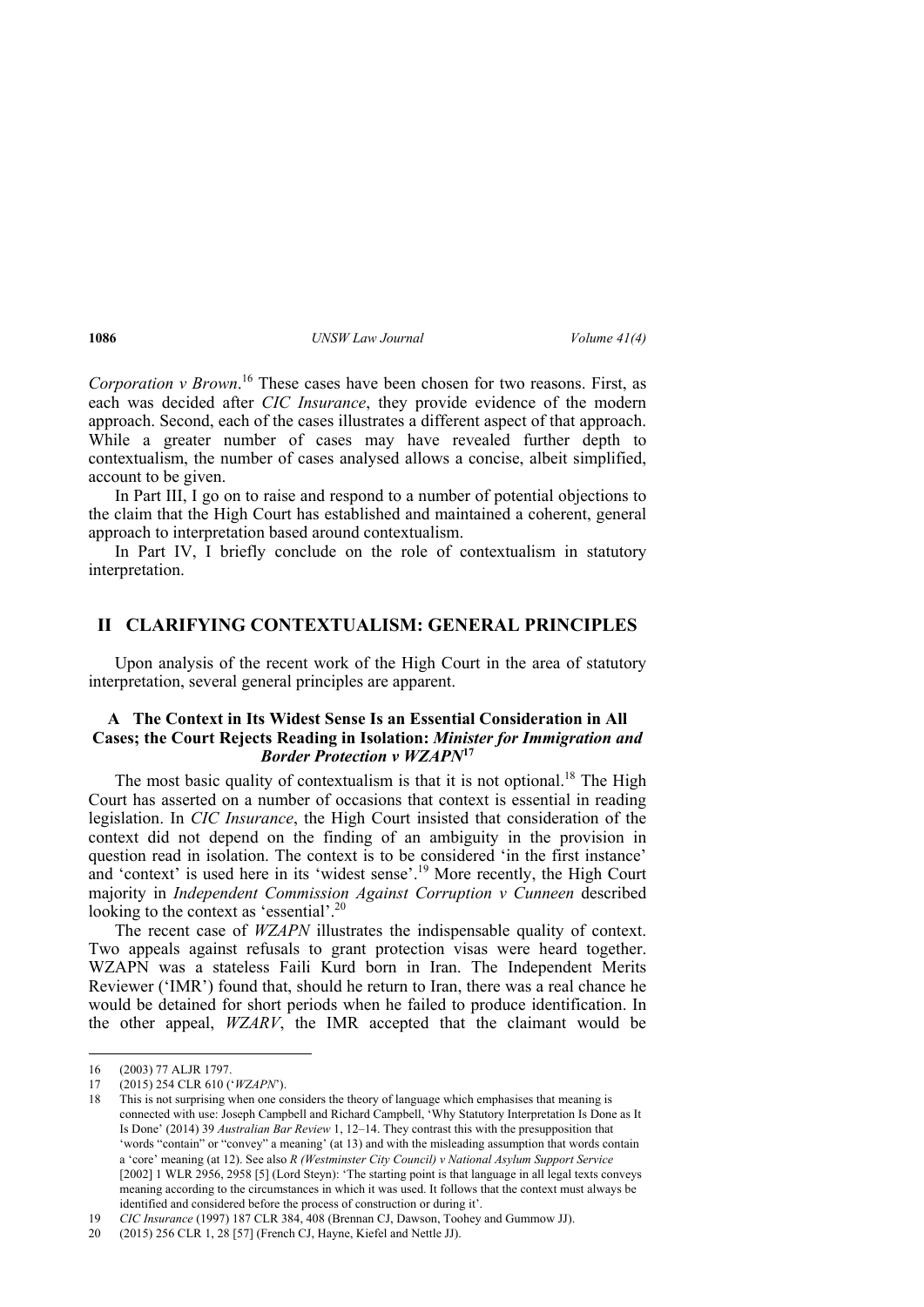interviewed at the airport upon his return to Sri Lanka and that it would be usual for such questioning to be completed in a matter of hours. In both cases the IMR found that the claimants failed to demonstrate that the frequency or length of detention, or the treatment he would receive whilst in detention, met the requirement, in section 91R(1)(b) of the *Migration Act 1958* (Cth), that the 'wellfounded fear of being persecuted' which the *Convention Relating to the Status of Refugees*<sup>21</sup> speaks about 'involves serious harm':

- (1) For the purposes of the application of this Act and the regulations to a particular person, Article  $1A(2)$  of the Refugees Convention as amended by the Refugees Protocol does not apply in relation to persecution for one or more of the reasons mentioned in that Article unless:
	- (b) the persecution involves serious harm to the person; …

Both claimants relied on an 'instance' of serious harm set out in paragraph (a) in the following subsection:

- (2) Without limiting what is serious harm for the purposes of paragraph (1)(b), the following are instances of serious harm for the purposes of that paragraph:
	- (a) a threat to the person's life or liberty;
	- (b) significant physical harassment of the person;
	- (c) significant physical ill-treatment of the person;
	- (d) significant economic hardship that threatens the person's capacity to subsist;
	- (e) denial of access to basic services, where the denial threatens the person's capacity to subsist;
	- (f) denial of capacity to earn a livelihood of any kind, where the denial threatens the person's capacity to subsist.

The claimants did not take the impossible position that paragraph (a) ought to be read, pure and simple, in isolation.<sup>22</sup> But their construction equated to the literal meaning of the paragraph read in isolation. The claimants put this argument: 'the text of s  $91R(2)(a)$  indicates that no such evaluative exercise is required because a threat to liberty is to be regarded, of itself and without more, as an instance of serious harm<sup>5</sup>.<sup>23</sup> For support, they attempted to distance paragraph (a) from the general principle of 'serious harm' in subsection (1). It was argued that paragraph (a) included a threat to the person's life;  $24$  and other paragraphs in subsection (2) included an express qualitative element such as  $\epsilon$ significant'.<sup>25</sup> In effect, they argued, subsection (2) enlarged the ordinary meaning of 'serious harm' by providing an 'instance'.<sup>26</sup> The claimants'

26 Ibid.

…

<sup>21</sup> Opened for signature 28 July 1951, 189 UNTS 137 (entered into force 22 April 1954) art 1(A)(2).

<sup>22</sup> To do so would have left them practically without any interpretative arguments.

<sup>23</sup> *WZAPN* (2015) 254 CLR 610, 627 [42] (French CJ, Kiefel, Bell and Keane JJ).

<sup>24</sup> Ibid.

<sup>25</sup> Ibid 628 [47] (French CJ, Kiefel, Bell and Keane JJ).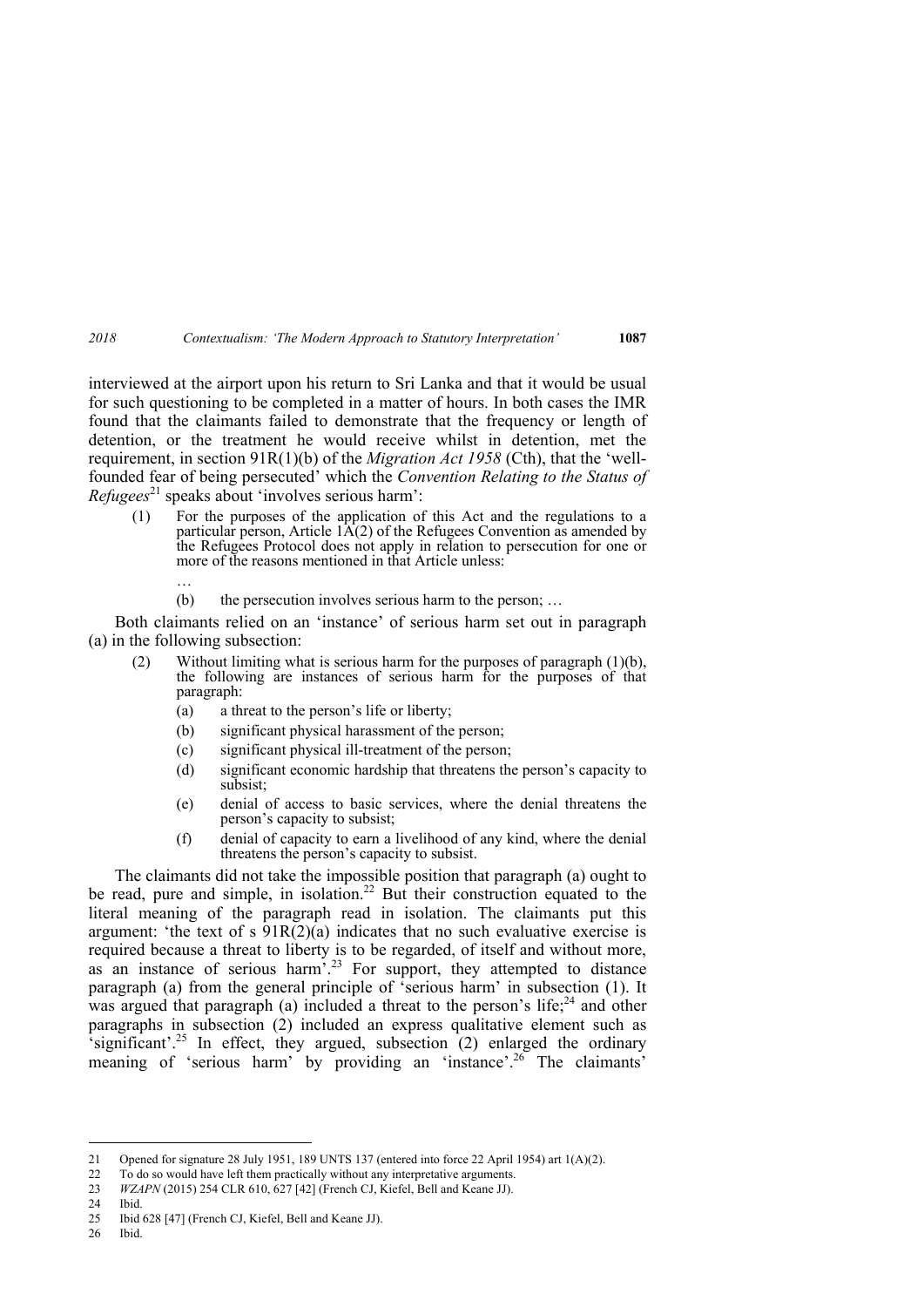arguments were not without force. To a degree, the purpose of an 'instance' is to provide 'a particular case'.27

However, the Court refused to accept the argument that paragraph (a) was an 'instance' separate from the general principle it was illustrating. It held that, like the concept of 'serious harm', which called for a 'qualitative judgment',  $28$  the application of section  $91R(2)(a)$  'requires an evaluation of the likely circumstances of the loss of liberty feared by the claimant'.29 Foremost amongst many contextual considerations lined up in support was the general principle for which section  $91R(2)(a)$  was an instance – 'serious harm' in section  $91R(1)(b)$ . The Court agreed<sup>30</sup> with observations by Gummow J in an earlier case that the six paragraphs of section  $91R(2)$  'all take their colour from the specification of "serious harm" in the opening words of the sub-section'.<sup>31</sup>

The case suggests that no statutory provision, not even an 'instance', can be safely read in isolation or semi-isolation. The context is to be comprehensively considered, and to focus on part of the relevant context is likely to lead to error.

#### **B Context Is Layered; It Can Be Discretely and Sequentially Considered:**  *Victims Compensation Fund Corporation v Brown***<sup>32</sup>**

Contexts differ for each case. They are often messy. There have been calls for a 'defined and defensible legal methodology' in statutory interpretation,  $33$ such as this one:

The courts need to have strategies in place and a defined and defensible legal methodology to protect against the accusation that they are illegitimately imposing their own idiosyncratic values in the interpretation of legislation, completely removed from any real democratic endorsement. If they cannot do this, then in the medium to long term, they will diminish public respect for their neutrality as impartial appliers of the law, which would itself undermine rule of law values.

Yet, in respect of the identification of indications of meaning, statutory interpretation does not lack a defined and defensible legal methodology in practice. The existence of such a methodology is well illustrated in a number of High Court cases,35 including *Victims Compensation Fund Corporation v Brown* – a judgment of Heydon J concurred in by all four other members of the High Court – McHugh ACJ, Gummow, Kirby and Hayne JJ. The case was brought as a result of the first and second respondents being injured in the course of a home

<sup>27</sup> One meaning of 'instance' in Bruce Moore (ed), *The Australian Oxford Dictionary* (Oxford University Press, 2nd ed, 2004).

<sup>28</sup> *WZAPN* (2015) 254 CLR 610, 625 [35] (French CJ, Kiefel, Bell and Keane JJ).

<sup>29</sup> Ibid 630 [52] (French CJ, Kiefel, Bell and Keane JJ).

<sup>30</sup> Ibid 629 [50] (French CJ, Kiefel, Bell and Keane JJ).

<sup>31</sup> *VBAO v Minister for Immigration and Multicultural and Indigenous Affairs* (2006) 233 CLR 1, 9 [19].

<sup>32 (2003) 77</sup> ALJR 1797.

<sup>33</sup> See also Gina Curró and Michael Longo, 'Educating Humpty Dumpty: Statutory Interpretation in the First Year of Australian Law' (2014) 48 *Law Teacher* 321, 343.

<sup>34</sup> Sir Philip Sales, 'Modern Statutory Interpretation' (2017) 38 *Statute Law Review* 125, 131.

<sup>35</sup> See, eg, *Mansfield v The Queen* (2012) 247 CLR 86 ('*Mansfield*'). The joint reasons (Hayne, Crennan, Kiefel and Bell JJ) proceeded by considering the following in this sequence: the provision in doubt at 96 [29]–[30]; the Act as a whole at  $96-9$  [31]–[43]; the legislative history at  $99$  [44]–[47]; the (alleged) wider context at 100 [48]–[50].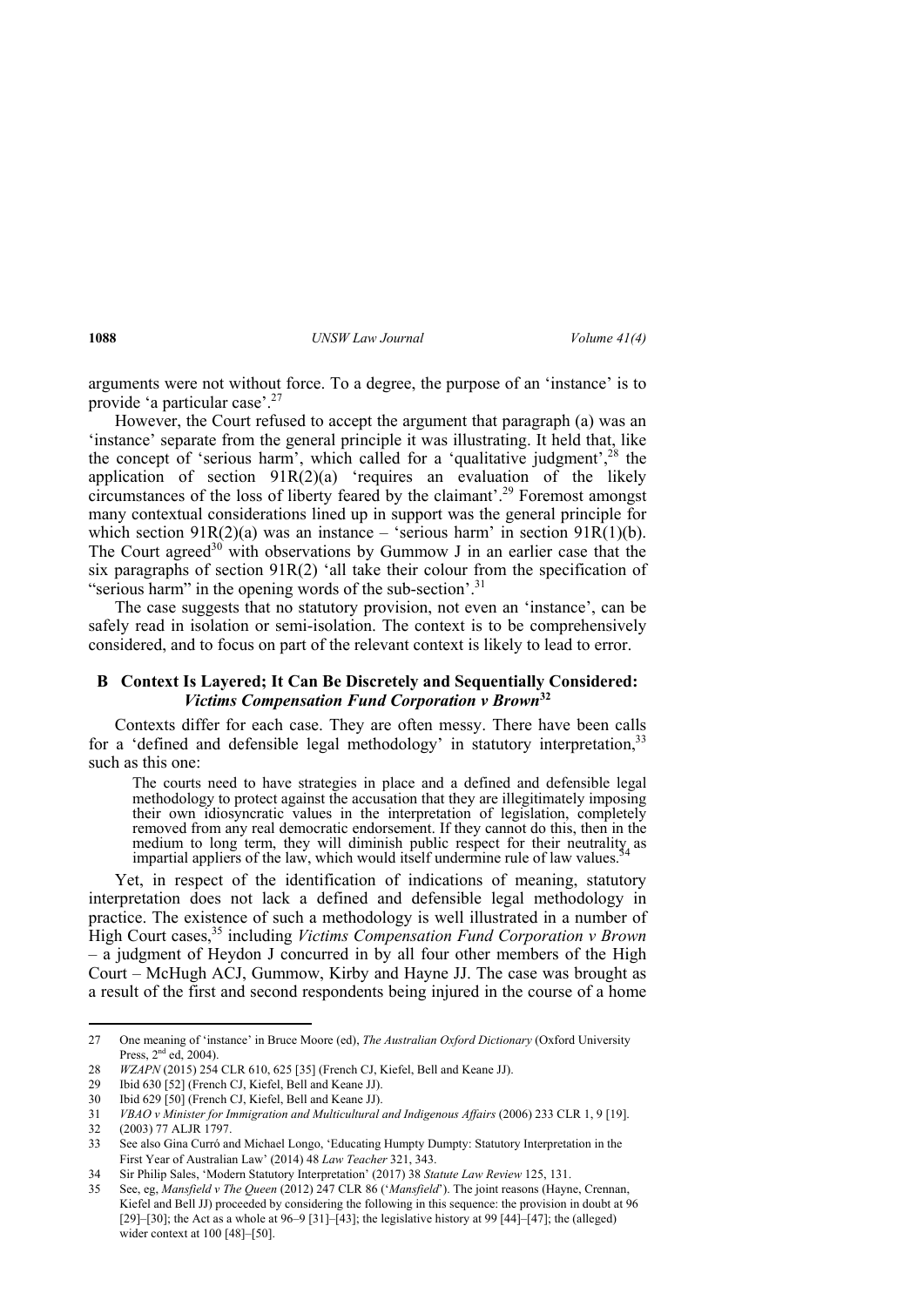invasion. The assailant was later convicted of malicious wounding. The first and second respondents claimed compensation under the *Victims Support and Rehabilitation Act 1996* (NSW). 'Compensable injuries' were specified in a Table set out in Schedule 1 to the Act. Clause 5 of Schedule 1 provided:

The following applies to the compensable injury of shock:

(a) Compensation is payable only if the symptoms and disability persist for more than 6 weeks …

The first and second respondents both claimed for shock. However, while each had 'symptoms' of shock which persisted for six weeks, neither had a disability. The assessor and the Victims Compensation Tribunal took the view that 'and' in clause 5(a) ought to be read conjunctively. The District Court and the majority of the Court of Appeal held that it ought to be read disjunctively. Which of these views was correct was the issue which presented itself before the High Court.

Heydon J's reasoning progressed in four stages or steps. His Honour began by examining the provision in question, focusing on the ordinary meaning of the critical word 'and'. This supported the conjunctive construction of the phrase in question.<sup>36</sup>

The second stage in his reasoning was to move beyond the provision in doubt to the statutory context: other provisions of the Act, in particular, schedule 1 to the Act. $37$  He considered the table in schedule 1 assigning amounts of compensation according to the number of weeks of shock. The use of 'and' in the table gave rise to arguments for both the conjunctive and disjunctive constructions.38 In contrast, in clause 8 of the Schedule, Heydon J found strong support for the conjunctive construction. Here the drafter had used the expression 'symptoms *or* disability'.<sup>39</sup> Heydon J also agreed with comments of Spigelman CJ in the Court of Appeal about the Table, including that there was no reference to recovery for disability alone.<sup>40</sup>

The third stage in the survey took in the legislative history.<sup>41</sup> This history was in two parts. In the first, his Honour considered the pre-enacting legislative history. Here he considered the evolution of statutory compensation schemes for victims of crime. He found a 'tendency to ever more refinement'.<sup>42</sup> In the second part Heydon J examined the enacting history: a law reform report which led to the Bill (which became the Act) being introduced, and the second reading speech of the Minister responsible for the Bill.<sup>43</sup> His Honour concluded the examination of the third stage with the finding that 'the Act as a whole, and its background, point more to a conjunctive construction than a disjunctive construction'.<sup>44</sup>

44 Ibid 1803 [28].

<sup>36</sup> *Victims Compensation Fund Corporation v Brown* (2003) 77 ALJR 1797, 1799 [13].

<sup>37</sup> Ibid 1799–800 [14]–[17].

<sup>38</sup> Ibid 1799–800 [14].

<sup>39</sup> Ibid 1800 [15] (emphasis added).

<sup>40</sup> Ibid 1800 [16].

<sup>41</sup> Ibid 1800–3 [17]–[28].

<sup>42</sup> Ibid 1801 [22].

<sup>43</sup> Ibid 1802–3 [24]–[27].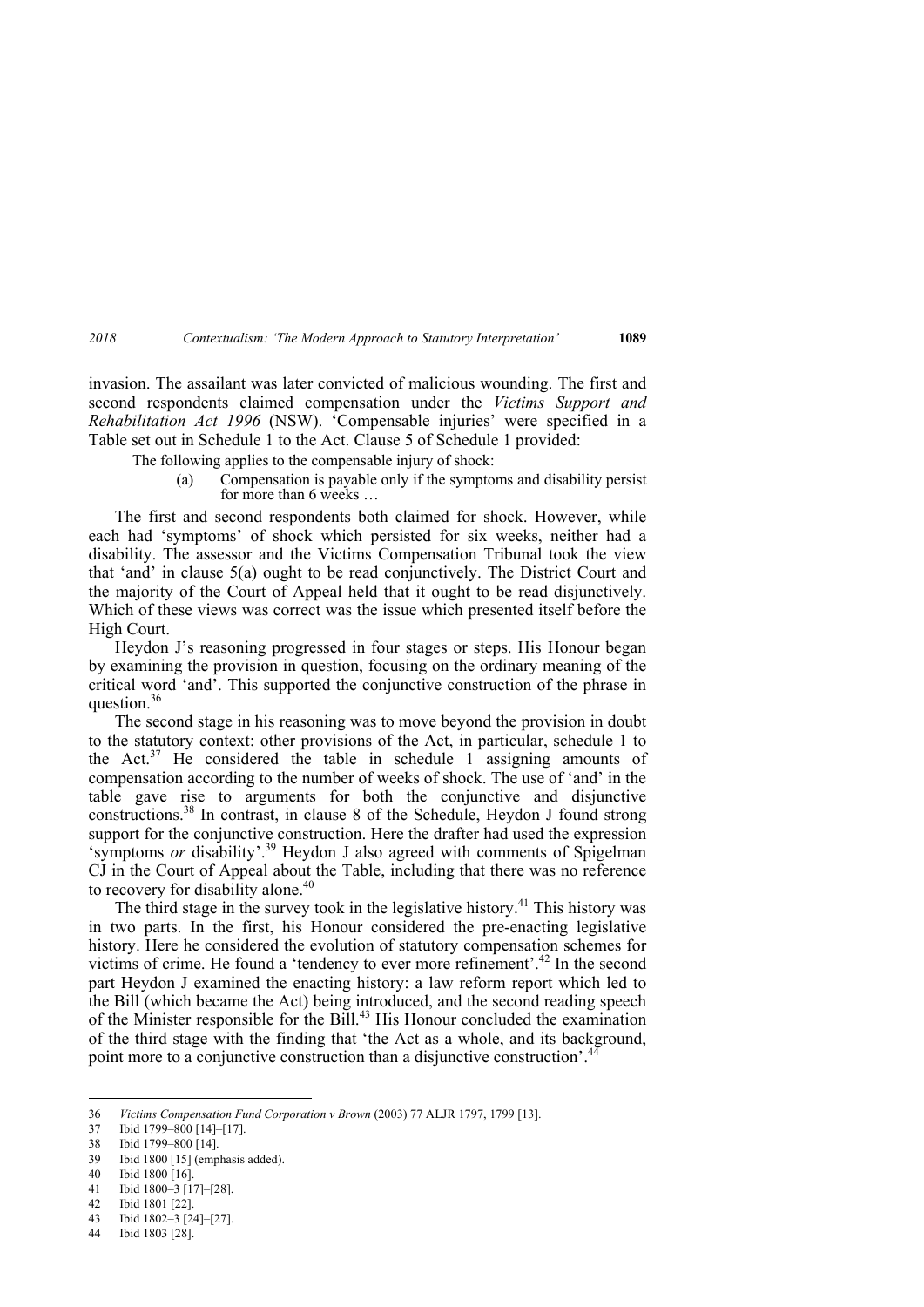The fourth stage took in the wider context, beyond the Act as a whole and its legislative history. He considered the operational consequences of each construction, with a focus on the conjunctive construction. It was considered that it did not lead to harsh, irrational or anomalous outcomes. In making this judgment he took into account not only the caps and mechanisms imposed by the Act but also other Australian compensation legislation in recent times.<sup>45</sup>

The final stage reviewed the opposing arguments that had found support in the Court of Appeal.<sup>46</sup>

Heydon J concluded with the holding that, under clause 5(a), 'the true construction of these words' ('symptoms and disability') required both symptoms and disability to persist. $47$ 

A noteworthy, if unheralded, thing about this judgment, and others like it,  $48$  is the systematic and logical way the Court surveyed the context. As will be apparent from the above, Heydon J's analysis 'spiralled' out from the provision in question to each contextual layer: the immediate statutory context; the remainder of the Act as a whole; the legislative history (successively the preenacting and enacting history) and finally taking in the wider context beyond the Act and its background.<sup>49</sup> This is no coincidence. The sequence was defined, each of the four main stages being headed up accordingly.<sup>50</sup>

Further, the sequence is defensible. By attending to the context in this way the Court's reasoning was enhanced. The words of the provision were rightly emphasised: they constituted the starting point<sup>51</sup> and the end point.<sup>52</sup> The process facilitated the ready examination of each piece of the context. By arranging the pieces of the context this way, the reader could better see that a comprehensive examination of the legal context had been undertaken. The logical sequence, assisted by headings, also made the reasons more readable as well.

51 Ibid 1799 [13].

52 Ibid 1805 [35].

<sup>45</sup> Ibid 1803–4 [28]–[30].

<sup>46</sup> Ibid 1804–5 [31]–[34].

<sup>47</sup> Ibid 1805 [35].

<sup>48</sup> See *Mansfield* (2012) 247 CLR 86, discussed above n 35. For examples of other courts following this spiral approach, see *Scott-Mackenzie v Bail* [2017] VSCA 108 and *Beadle v La Bianca* [2012] WASC 415.

<sup>49</sup> This analysis draws on Justice Susan Glazebrook, 'Filling the Gaps' in Rick Bigwood (ed), *The Statute: Making and Meaning* (LexisNexis NZ, 2004) 153, 169–76. Her Honour posits a 'spiral' approach to the identification of interpretative factors. The stages are: provision; Act as a whole; legislative history and wider context. Compare 'the statutory text, context, and purpose', an aphorism which is cited in many cases, for example, *Comcare v Martin* (2016) 258 CLR 467, 479 [42] (The Court). While useful as an aide-memoire, the aphorism is not as logical and easy to apply.

<sup>50 &#</sup>x27;Ordinary meaning': *Victims Compensation Fund Corporation v Brown* (2003) 77 ALJR 1797, 1799 [13]; 'Textual aspects of the rest of the Act': at 1799–800 [14]; 'Background to the legislation': at 1800 [17]; 'The 1996 legislation': at 1802 [26].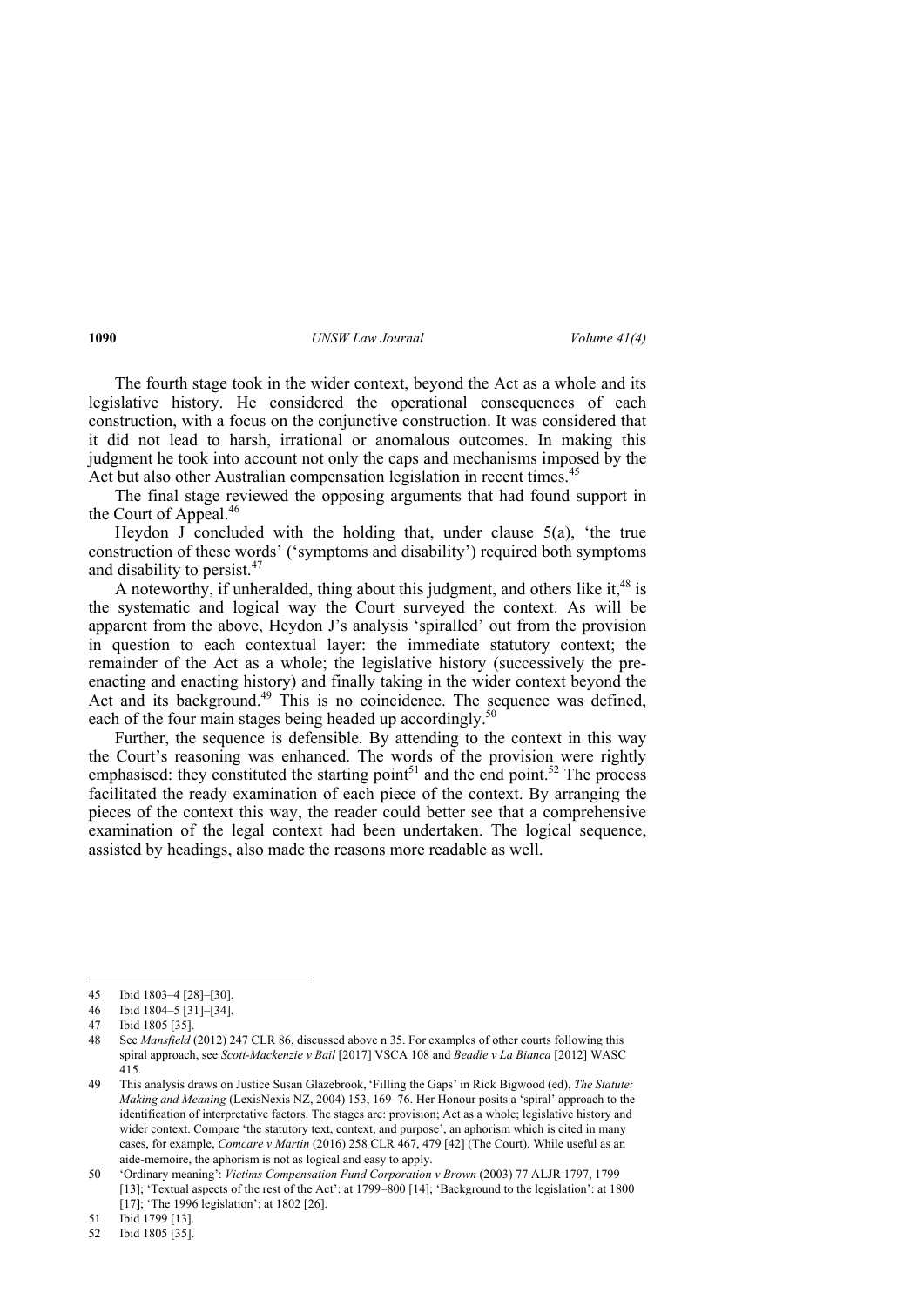#### **C Contextualism Requires Close Attention to the Text:** *Project Blue Sky Inc v Australian Broadcasting Authority***<sup>53</sup>**

One of the most basic skills in handling contextual material is also one of the hardest to perfect in practice. The problem for judges lies in the nature of language, as Frankfurter pointed out: 'The difficulty is that the legislative ideas which laws embody are both explicit and immanent. And so the bottom problem is: what is below the surface of the words and yet fairly a part of them?<sup>54</sup>

The High Court has described how the text is to be handled: with a 'close attention'.<sup>55</sup> This skill recalls the description by Justice Megarry of how the legal practitioner approaches law. According to him, the legal practitioner is like an orchid lover; he or she examines the facts and the law 'with a magnifying glass'.<sup>56</sup>

While all contextual material demands a close attention, this requirement has a particular application to the statute in question. A statute is different to many other pieces of writing. A parliamentary counsel has observed: 'The language of Acts is tight and spare, and every word will be assumed to have a purpose. So Acts can be approached only with an effort'.<sup>57</sup>

By giving the text close attention the interpreter is able to pick up on all the supports the drafter has laboured to provide. From the interpreter's perspective, they are the clues to ascertaining the intention of Parliament, the objective of statutory interpretation.<sup>58</sup> The presumed or imputed intention of Parliament is determined by identifying objective indications of meaning in the context and evaluating which of the rival contentions as to meaning (constructions) commands the greater support from those indications. That construction is then attributed to the Parliament and is considered the legal meaning.<sup>59</sup>

However, giving a statute close attention is more difficult than it seems, because when we read non-legal texts we are often reading only for the main

 53 (1998) 194 CLR 355 ('*Project Blue Sky*').

<sup>54</sup> Justice Felix Frankfurter, 'Some Reflections on the Reading of Statutes' (1947) 47 *Columbia Law Review*  527, 533.

<sup>55</sup> *Muslimin v The Queen* (2010) 240 CLR 470, 475 [4] (The Court).

<sup>56</sup> R E Megarry, 'Law as Taught and Law as Practised' (1966) 9 *Journal of the Society of Public Teachers of Law* 176, 178.

<sup>57</sup> Geoffrey Bowman, 'The Art of Legislative Drafting' (2005) 7 *European Journal of Law Reform* 3, 7.

<sup>58</sup> *Certain Lloyd's Underwriters v Cross* (2012) 248 CLR 378, 411 [88] (Kiefel J); *Cooper Brookes (Wollongong) Pty Ltd v Federal Commissioner of Taxation* (1981) 147 CLR 297, 320 (Mason and Wilson JJ).

<sup>59</sup> On the objectivity of the process, see *Singh v Commonwealth* (2004) 222 CLR 322, 335–6 [19] (Gleeson CJ), citing *Wilson v Anderson* (2002) 213 CLR 401, 417–19 [7]–[10]; *R v Secretary of State for the Environment, Transport and the Regions; Ex parte Spath Holme Ltd* [2001] 2 AC 349, 396 (Lord Nicholls). See also *Lacey v A-G (Qld)* (2011) 242 CLR 573, 591–2 [43] (French CJ, Gummow, Hayne, Crennan, Kiefel and Bell JJ), where it is pointed out that intention in law is not an objective mental state of the legislature either. On intention being attributed see *Zheng v Cai* (2009) 239 CLR 446, 455 [27]– [28] (The Court); *Taylor v The Owners – Strata Plan No 11564* (2014) 253 CLR 531, 556 [65] (Gageler and Keane JJ); Justice Stephen Gageler, 'Legislative Intention' (2015) 41 *Monash University Law Review* 1, 7. On intention being a reasonable imputation see also *R v Secretary of State for the Environment, Transport and the Regions; Ex parte Spath Holme Ltd* [2001] 2 AC 349, 396 (Lord Nicholls).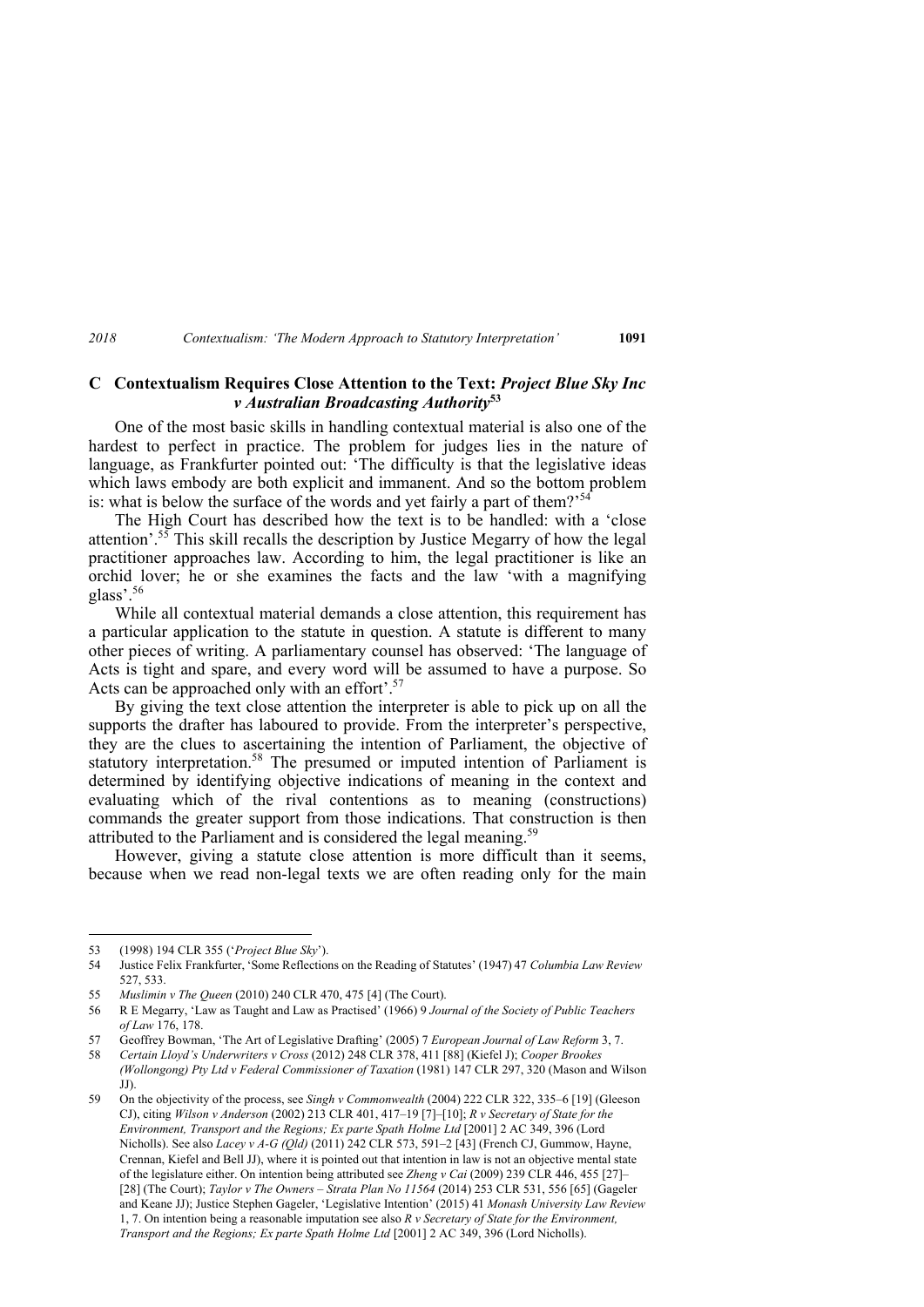idea. $60$  The subtleties there do not matter to us. With legislation they do. Everything down to the finest detail potentially matters. Bland or common words are easily glossed.

*Project Blue Sky* is a cautionary tale. The case involved a challenge to the making of a broadcasting standard. The standard preferenced Australian television programs. The standard was purportedly made under sections 122 and 158(j) of the *Broadcasting Services Act 1992* (Cth). Section 158(j) set out the function of 'develop[ing] program standards relating to broadcasting in Australia'. Section 122 set out a specific function in relation to television programs:

- (1) The ABA must, by notice in writing:
	- (a) determine standards that are to be observed by commercial television broadcasting licensees; and
- (2) Standards under subsection (1) for commercial television broadcasting licensees are to relate to:
	- (b) the Australian content of programs.
- …

…

…

(4) Standards must not be inconsistent with this Act or the regulations.

The appellants, companies involved in the New Zealand film industry, complained that clause 9 of the impugned standard conflicted with section 160(d) of the same Act. This was because there was a free trade, anti-discrimination international agreement between Australia and New Zealand: the *Australia New Zealand Closer Economic Relations Trade Agreement* and the *Trade in Services Protocol*. 61 Section 160 read:

The ABA is to perform its functions in a manner consistent with:

- (a) the objects of this Act and the regulatory policy described in section  $4 \cdot$  and
- (b) any general policies of the Government notified by the Minister under section 161; and
- (c) any directions given by the Minister in accordance with this Act; and
- (d) Australia's obligations under any convention to which Australia is a party or any agreement between Australia and a foreign country.

For present purposes, the issue was the scope or legal meaning of section 122 in the light of the directive in section 160(d). Before the case reached the High Court, the meaning of section 122 was considered by the Federal Court at first instance and on appeal to the Full Court. The majority of the Full Court (Wilcox

<sup>60</sup> James Boyd White, 'The Study of Law as an Intellectual Activity: A Talk to Entering Students' in James Boyd White, *Heracles' Bow: Essays on the Rhetoric and Poetics of the Law* (University of Wisconsin Press, 1985) 49, 57.

<sup>61</sup> *Project Blue Sky* (1998) 194 CLR 355, 380 [63]–[65] (McHugh, Gummow, Kirby and Hayne JJ).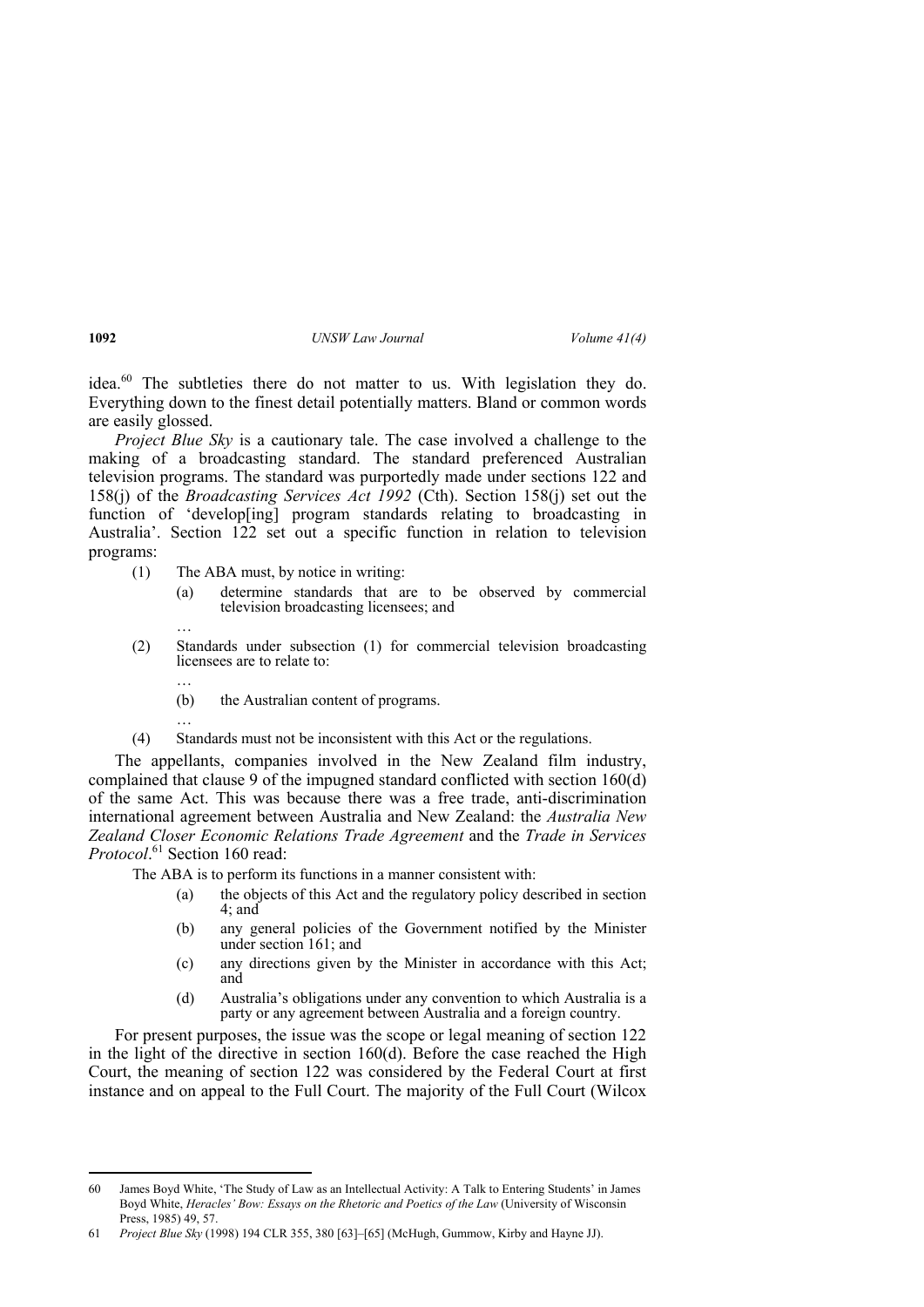and Finn JJ) did not discuss the words 'relate to' in section 122. But they appear to have assumed it meant 'concerned only with'<sup>62</sup> for they said:

The only standard the ABA could set, consistent with the Protocol, would be one that which allowed for there to be no Australian content programs at all, provided that New Zealand programs were broadcast in lieu of programs having Australian content.

In their view there was actual conflict between sections  $122(2)(b)$  and 160(d).<sup>64</sup> Colourfully, they commented: 'The ABA has been put in the same position as the man instructed to be faithful to his wife and love her above all others but to accord her sister no less favourable treatment'.65

The Federal Court majority favoured section 122, on the basis that it was a special provision, whereas section  $160(d)$  was a mere general provision.<sup>66</sup> This meant that the order of the primary judge declaring the standard invalid ought to be set aside.<sup>67</sup>

The filmmakers appealed to the High Court. Magnifying glass in hand, four of the judges (McHugh, Gummow, Kirby and Hayne JJ) zeroed in on the words 'relate to' in section 122. What concerned them was the Federal Court majority's claim that, under section 122, 'the ABA is to provide for preferential treatment of Australian programs'.<sup>68</sup> But, the judges of the High Court retorted, 'Parliament has done no such thing'. Pulling out the words of section 122, they continued: '[Parliament] has said that the ABA must determine standards that "relate to … the Australian content of programs"<sup>3</sup>.<sup>69</sup>

They added that the words 'relate to' are 'extremely wide'. The judges took the meaning to be: 'require the existence of a connection or association'.<sup>70</sup> They therefore held it merely required the existence of a *connection* between the content of the Standard and the Australian content of programs. Crucially, a standard could deal with matters other than the Australian content of programs. Therefore, they held, the injunction of section 160(d), and a standard under sections 158(j) and 122, could both operate together: 'There is nothing in the Act to prevent the ABA from utilising the power conferred by  $s$  158(j) to determine program standards in a general way and at the same time carry out its obligation to determine the Australian content of programs'.<sup>71</sup>

The Court clarified the requirement of section 160(d): it only required the standard not to discriminate against persons of New Zealand nationality or origin or the services that they provide.<sup>72</sup> The Court acknowledged that one of the objects of the Act was biased to Australia: 'to promote the role of broadcasting

68 Ibid 483.

<sup>62</sup> *The Australian Oxford Dictionary* (Oxford University Press, 2nd ed, 2004) gives one meaning of 'relate' as '4. … concern'.

<sup>63</sup> *Australian Broadcasting Authority v Project Blue Sky Inc* (1996) 71 FCR 465, 482.

<sup>64</sup> Ibid 483.

<sup>65</sup> Ibid.

<sup>66</sup> Ibid 484.

<sup>67</sup> Ibid.

<sup>69</sup> *Project Blue Sky* (1998) 194 CLR 355, 387 [87] (McHugh, Gummow, Kirby and Hayne JJ).

<sup>70</sup> Ibid. This equated to the third meaning of 'relate' in *The Australian Oxford Dictionary*, above n 62.

<sup>71</sup> *Project Blue Sky* (1998) 194 CLR 355, 387 [87].

<sup>72</sup> Ibid 388 [89] (McHugh, Gummow, Kirby and Hayne JJ).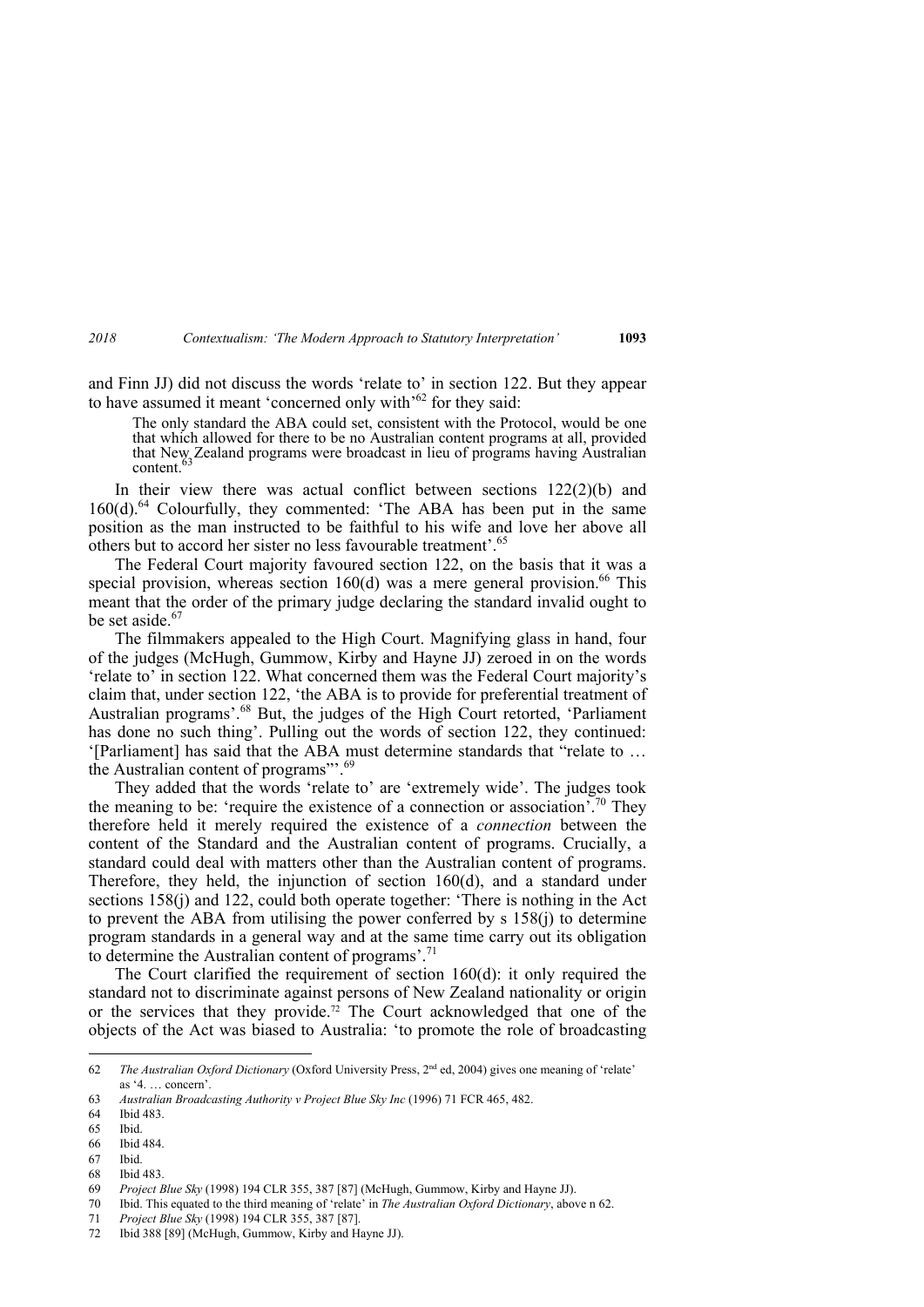services in developing and reflecting a sense of Australian identity, character and cultural diversity': section  $3(e)$ . But, to prove their point, they gave a helpful example to illustrate how the two provisions (sections 122 and 160) could work together harmoniously, consistent with this object:

the ABA could determine a standard that required that a fixed percentage of programs broadcast during specified hours should be either Australian or New Zealand programs or that Australian and New Zealand programs should each be given a fixed percentage of viewing time.

In short, close attention to the words 'relate to' in section 122 led the High Court to find a way to give both provisions work to do. With this knowledge the judges concluded on the scope of section 122 with respect to services provided by persons of New Zealand nationality or origin: 'The ABA has complete authority to make a standard that relates to the Australian content of programs as long as the standard does not discriminate against persons of New Zealand nationality or origin or the services that they provide<sup> $,74$ </sup>

#### **D Contextual Material Is Critically Analysed Before Being Assigned Any Weight:** *Mansfield v The Queen***75**

What puzzles many commentators is how the largely 'frail guidelines'<sup>76</sup> of the law of interpretation function as law. If each side is putting up arguments based on indeterminate 'rules', how are judicial decisions made? Commentators make all sorts of suppositions about how the decisions are made, including that judges simply select the guidelines which will justify the result they desire.<sup>77</sup>

More enlightened commentators recognise that the contest of meaning is determined by 'the interpreter [assessing] the respective weights of the relevant interpretative factors and [determining] which of the opposing constructions they favour on balance'.78 But the further question arises: how does this assessing occur? By what criteria? Is it still ultimately a matter of judicial subjectivism?

A response which goes a long way to explaining the judicial assessment process is that the weighing is the result of critical analysis of the argument. It is a skill that is illustrated in the case of *Mansfield*. The appellants were charged with conspiracy to commit a contravention of section 1002G of the *Corporations Act 2001* (Cth). Mansfield was also charged with committing the substantive offence. The offence, colloquially known as 'insider trading', applied to a person (an insider) who possesses 'information that is not generally available'.<sup>79</sup> Section 1002G(1) was the key provision for interpretation purposes (emphasis in original):

<sup>73</sup> Ibid 388 [90] (McHugh, Gummow, Kirby and Hayne JJ).

<sup>74</sup> Ibid 388 [89] (McHugh, Gummow, Kirby and Hayne JJ). Their Honours further held that the standard was not invalidated by the breach of section 160(d): at 392–3 [99]–[100].

<sup>75 (2012) 247</sup> CLR 86.

<sup>76</sup> Sir Garfield Barwick, 'Foreword' in D C Pearce, *Statutory Interpretation in Australia* (Butterworths, 1974) vii, vii.

<sup>77</sup> Jones, above n 7, 505.

<sup>78</sup> Ibid 486. See also Frankfurter, above n 54, 527–8.

<sup>79</sup> *Corporations Act 2001* (Cth) s 1002G(1)(a).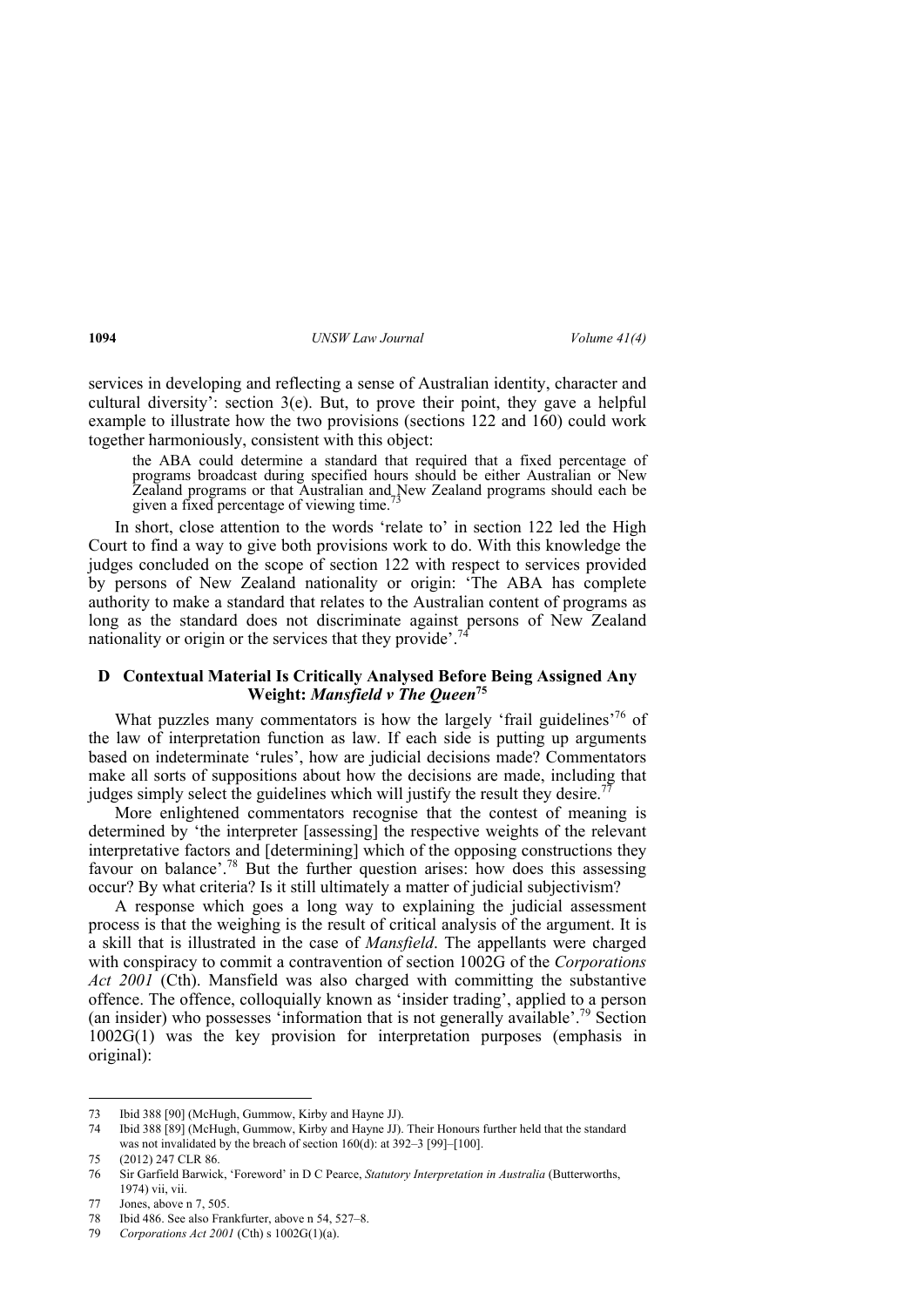Subject to this Division, where:

- (a) a person (in this section called the insider) possesses information that is not generally available but, if the information were generally available, a reasonable person would expect it to have a material effect on the price or value of securities of a body corporate; and
- (b) the person knows, or ought reasonably to know, that:
	- (i) the information is not generally available; and
	- (ii) if it were generally available, it might have a material effect on the price or value of those securities;

the following subsections apply.

It was alleged that the appellants were told information by the managing director of a listed public company (AdultShop) about the expected profit and turnover of the company and about a particular shareholding in the company which was not generally available. It was further alleged that, knowing the matters revealed in the conversations, the appellants bought or procured the purchase of AdultShop shares and thus contravened section 1002G(2).

At the trial the defendants submitted that there was no case to answer as the prosecution had not established that each had possessed 'information'. The trial judge held that the relevant provisions were contravened only if the 'information' alleged to be not generally available was a 'factual reality'. As evidence was led for one statement that it was false, and as no evidence was led for the other statements that they were true, the trial judge entered judgments of acquittal. The Court of Appeal, by majority, allowed the appeal. The issue before the High Court was whether 'information' included false information (the wide construction). The appellants argued that it did not include such information (the narrow construction). The Court unanimously agreed with the wider construction.80

The technique of the Court (both in the joint judgment and in that of Heydon J) was to set out the appellants' arguments under three broad headings, critically examine their cogency, conclude on their weight, and finally determine which construction was preferable.

The appellants' central submission was that the word 'information' takes its ordinary meaning. The appellants cited one of the entries for 'information' in the *Oxford English Dictionary*: 'Knowledge communicated concerning some particular *fact*, subject, or event'.<sup>81</sup> Though the definition referred to 'fact', the joint judgment pointed out that the other elements of the definition (particularly 'subject') did not make a distinction between truth and falsity.<sup>82</sup> The Court effectively found that the submission as to ordinary meaning lacked cogent evidence. This was because the 'evidence' supplied by the *Oxford English Dictionary* was equivocal and therefore the ordinary meaning did not point to the appellants' construction.<sup>83</sup>

<sup>80</sup> *Mansfield* (2012) 247 CLR 86, 96 [28] (Hayne, Crennan, Kiefel and Bell JJ), 107 [77] (Heydon J).

<sup>81</sup> Ibid 95 [26] (Hayne, Crennan, Kiefel and Bell JJ) (emphasis in original).

<sup>82</sup> Ibid 96 [30] (Hayne, Crennan, Kiefel and Bell JJ).

<sup>83</sup> Heydon J also relied on case law support for the ordinary meaning (*Mansfield* (2012) 247 CLR 86, 102 [59]–[61]) and took judicial notice of the ordinary meaning of 'knowledge' and 'information': at 103 [62]–[64].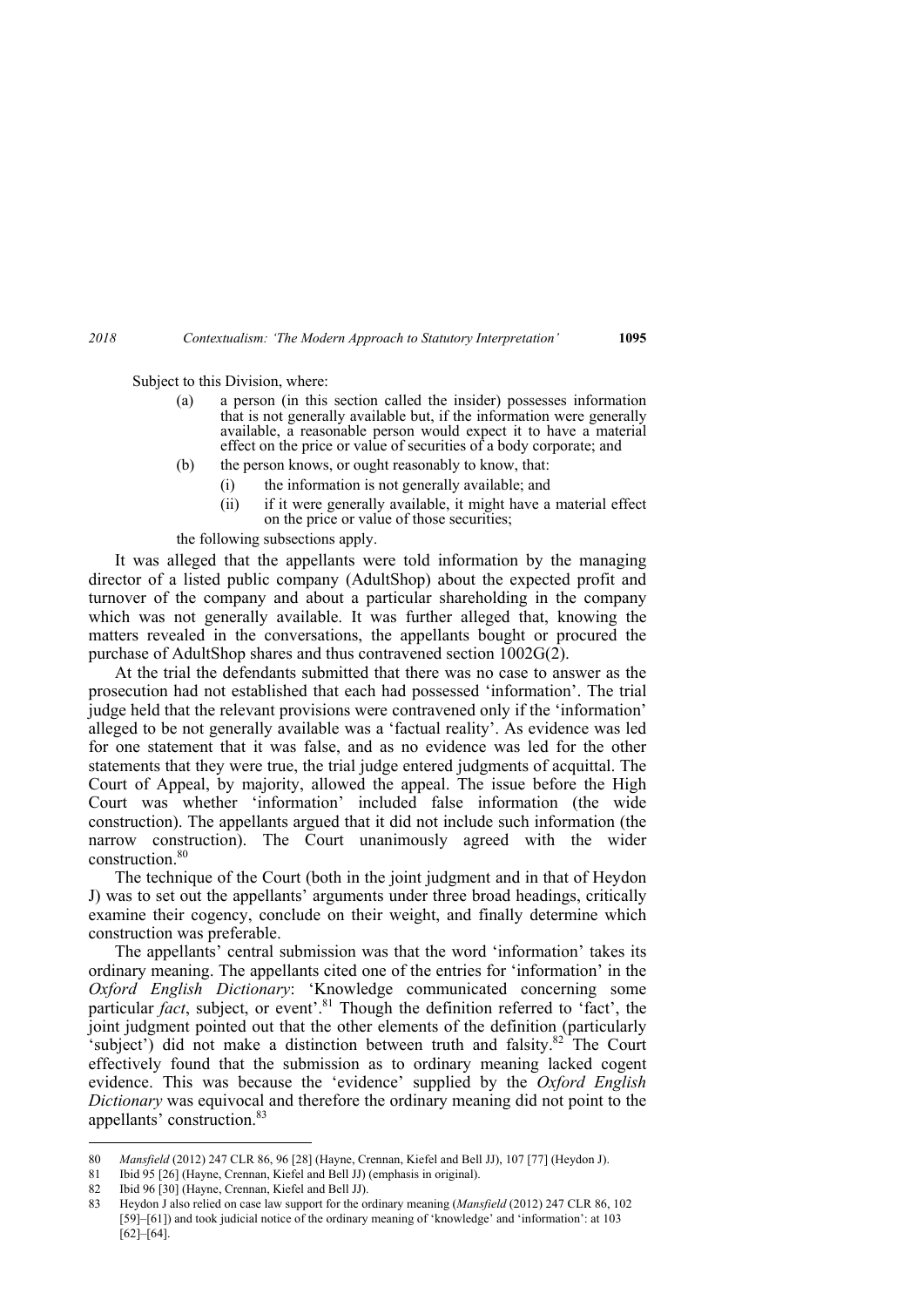The second principal argument of the appellants was that their construction was supported by the legislative scheme which dealt with insider trading. The appellants argued that the market misconduct provisions of the *Corporations Act 2001* (Cth) supported their argument that 'information' excludes false information. This was said to be because the person supplying the information (here, Mr Day) would be guilty of engaging in misleading or deceptive conduct. The High Court found that this submission lacked logic and was not supported by legislative practice. It was pointed out that the conveying of false information may lead to two offences being committed; one applying to the supplier and the other to the receiver prohibiting conduct by persons in possession of inside information.84 Heydon J similarly pointed out the fallacy of assuming 'that legislation which deals with a particular problem is to be read as attacking that problem in only one way, to the exclusion of all other concurrent possibilities'.<sup>85</sup>

The appellants further submitted that 'not generally available' in section 1002G(1) was a reference to confidential information that could be said to belong to someone, and that this implied information that conveyed a fact and not a fiction. The appellants' purposive argument relied on a passage in a law reform report by the Committee of Inquiry into the Australian Financial System, which had been approved in a report of the Standing Committee on Legal and Constitutional Affairs of the House of Representatives ('*Griffiths Report*'). The passage was: 'Investor confidence … depends importantly on the prevention of the improper use of confidential information'.<sup>86</sup> But the Court was not persuaded by this argument. Again the problem was a lack of cogent evidence. This is because, immediately before this quoted passage, the Campbell Committee had expressed a broader purpose: 'ensuring "that the securities market operates *freely and fairly*, with all participants having equal access to relevant information."<sup>87</sup> This broader purpose supported the wider construction of 'information', since the market would not operate freely or fairly if the appellants acted upon false information.<sup>88</sup>

The third of the principal arguments advanced by one of the appellants (Mansfield) was that 'the international regulatory approach to insider trading is consistent only with the appellant's primary submission that "information" necessarily means a matter of fact or precise circumstances as opposed to falsity'. The patina of evidence supplied in support by counsel for Mansfield was a reference in the *Griffiths Report* to 'the importance of [the] Australian regulatory framework being viewed in the context of the international regulatory framework'. Hayne, Crennan, Kiefel and Bell JJ refused to give this submission any weight, saying it 'does not assist in the resolution of the question of

<sup>84</sup> Ibid 98 [41] (Hayne, Crennan, Kiefel and Bell JJ).

<sup>85</sup> Ibid 104 [68].

<sup>86</sup> Committee of Inquiry into the Australian Financial System, Parliament of Australia, *Australian Financial System: Final Report of the Committee of Inquiry* (1981) 382 [21.118] ('*Campbell Report*'), cited in *Mansfield* (2012) 247 CLR 86, 99 [45] (Hayne, Crennan, Kiefel and Bell JJ); 105–6 [71] (Heydon J).

<sup>87</sup> *Campbell Report*, above n 86, 382 [21.119], cited in *Mansfield* (2012) 247 CLR 86, 99 [45] (Hayne, Crennan, Kiefel and Bell JJ) (emphasis added), 105–6 [71] (Heydon J).

<sup>88</sup> *Mansfield* (2012) 247 CLR 86, 99 [47] (Hayne, Crennan, Kiefel and Bell JJ).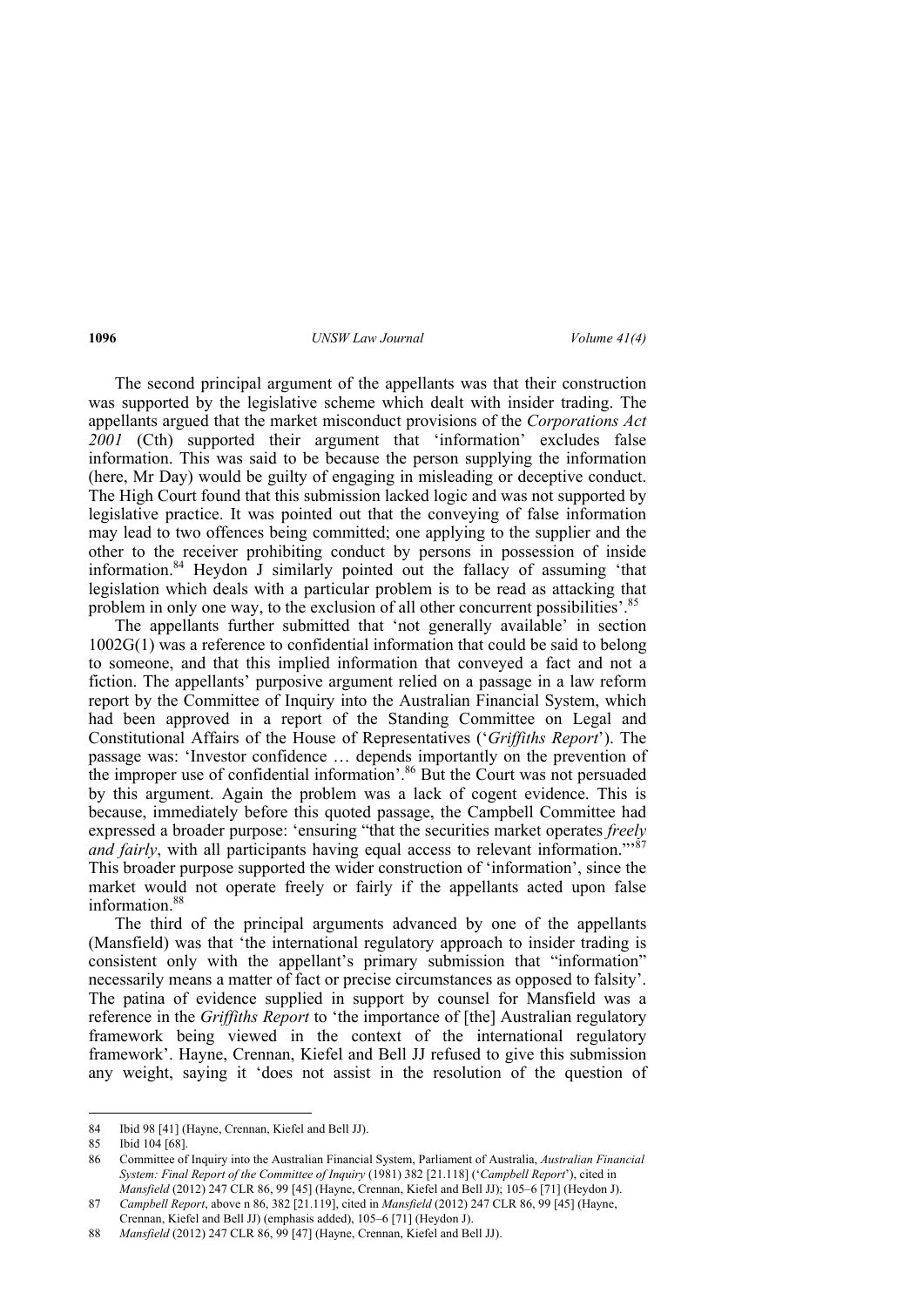construction raised by these appeals for determination in this Court'.<sup>89</sup> This was because there was no evidence that the Commonwealth Parliament had based the legislation in question on any particular overseas model. Therefore, the alleged interpretative factor was not derived from any interpretative criterion of the law and hence was not part of the legal and admissible context. Heydon J took a similar view, describing the submission as founded on 'an invalid approach to the construction of Australian legislation<sup>'.90</sup>

In summary, the Court used various tools of critical thinking to assess the appellants' arguments. The argument from ordinary meaning was subject to conflicting evidence. The argument from the other provisions in the Act lacked logic and was contrary to legislative practice. The argument from the legislative history was inaccurate; the law reform material supported the opposing construction. And the argument from international practice lacked relevance for the task at hand. We therefore see the Court employing a variety of critical thinking tools: relevance, factual accuracy, evidence and logic.

### **E Contextualism Does Not Permit Weight to Be Given to a Statement of Meaning in Extrinsic Materials:** *Berenguel v Minister for Immigration and Citizenship***<sup>91</sup>**

Not surprisingly, extrinsic materials have been at the heart of contextualism. The *CIC Insurance* case itself followed a line of English cases going back to the 19<sup>th</sup> century which had allowed an exception to the exclusionary rule that prohibited reliance on extrinsic parliamentary materials.<sup>92</sup> Those common law authorities had allowed reference to law reform reports setting out the mischief. $93$ 

In *Berenguel* the plaintiff challenged the refusal of the Minister to grant a skilled (residence) visa, a criterion of which was that the applicant has 'vocational English'.<sup>94</sup> Vocational English was relevantly defined in regulation 1.15B(5) of the *Migration Regulations 1994* (Cth) as:

If a person applies for a General Skilled Migration visa, the person has *vocational English* if the person satisfies the Minister that the person has achieved, *in a test conducted not more than 2 years before the day on which the application was lodged*:

(a) an IELTS test score of at least 5 for each of the 4 test components of speaking, reading, writing and listening;  $\ldots$ 

<sup>89</sup> Ibid 100 [50] (Hayne, Crennan, Kiefel and Bell JJ).

<sup>90</sup> Ibid 106 [75].

<sup>91 (2010) 84</sup> ALJR 251 ('*Berenguel*').

<sup>92 (1997) 187</sup> CLR 384, 408–9 (Brennan CJ, Dawson, Toohey and Gummow JJ). The case directly relied on (at 408 n 46) was *Black-Clawson International Ltd v Papierwerke Waldhof-Aschaffenburg Aktiengesellschaft* [1975] AC 591.

<sup>93</sup> For a general discussion of the *CIC Insurance* case and extrinsic parliamentary materials, see Matthew T Stubbs, 'From Foreign Circumstances to First Instance Considerations: Extrinsic Material and the Law of Statutory Interpretation' (2006) 34 *Federal Law Review* 103, 115–6; Jacinta Dharmananda, 'Outside the Text: Inside the Use of Extrinsic Materials in Statutory Interpretation' (2014) 42 *Federal Law Review*  333.

<sup>94</sup> *Migration Regulations 1994* (Cth) cl 885.213.

<sup>95</sup> Emphasis added (in italics and not in bold).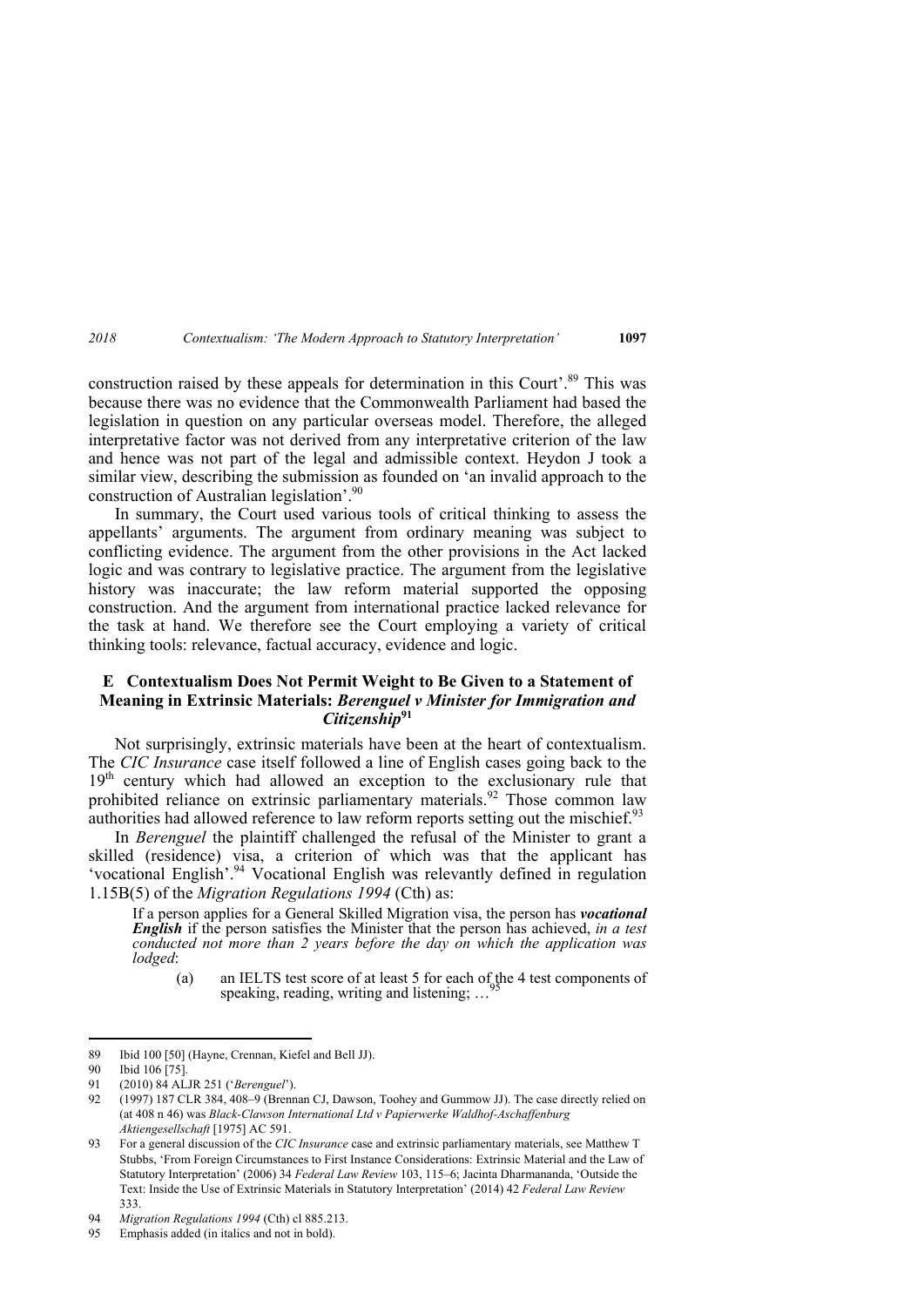At the time of the application (21 April 2008) the applicant had booked but not sat or passed the IELTS test. Later, on 10 May 2008, he sat the test. The applicant received the test results on 7 June 2008 (he passed). The decision to refuse the visa application was made on 12 December 2008.

The critical words of regulation 1.15B were: 'not more than 2 years before the day on which the application was lodged'. The Minister's construction was that the test score must have been achieved two years prior to the time of application.96 In other words, the two year period *ended* on the day of application. An alternative construction favourable to the applicant was 'that the test [had to be] conducted no earlier than two years before the application was lodged'.<sup>97</sup> According to this construction, the regulation set the *earliest time* for the test. The Court considered various indications for each of the competing constructions before preferring the applicant's construction.<sup>98</sup>

What is presently worth highlighting is the way in which the Explanatory Statement was treated. This is the Statement that accompanied the amendment to the *Migration Regulations* inserting regulation 1.15B(5). The Statement read:

*The effect of this amendment* is that applicants for a new General Skilled Migration visa may establish that they have vocational English, if required to do so to satisfy a criterion for grant of the relevant visa, on the basis of a test taken within the previous two years (rather than the previous 12 months for applicants required to have vocational English under other current regulations).

On its face the Explanatory Statement set out the intended effect of the regulation. To use the words of Mason P in *Harrison v Melhem*,<sup>100</sup> the Statement was 'a statement directly addressing the intended meaning of the provision that is in the course of being enacted'.<sup>101</sup> In short, it was a 'statement of meaning',<sup>102</sup> also called a 'statement of [the Minister's] intention'.103 This was so because it stated that 'the effect of this amendment' is that for 'applicants' the test must have been 'taken within the previous two years'. This would appear to be a reference to within two years of the application. The intended effect put in the Statement matched the Minister's construction.

Despite this alignment, the High Court (constituted by French CJ, Gummow and Crennan JJ) studiously did not give weight to the Statement *as a statement of meaning*. But the Court did not ignore the Statement, as a textualist might.<sup>104</sup> The Statement assisted the Court in inferring a legislative purpose. Indeed, the purpose it found favoured *the applicant*: 'The passage supports the inference that the purpose of requiring an applicant to undergo a language test is to establish

102 Ibid 399 [162] (Mason P).

104 See discussion below at Part III(A).

 96 *Berenguel* (2010) 84 ALJR 251, 255 [22].

<sup>97</sup> Ibid 255 [25].

<sup>98</sup> Ibid 255 [26].

<sup>99</sup> Ibid 254 [21] (emphasis added).

<sup>100 (2008) 72</sup> NSWLR 380.

<sup>101</sup> Ibid 401 [172].

<sup>103</sup> *K-Generation Pty Ltd v Liquor Licensing Court* (2009) 237 CLR 501, 525 [70] (French CJ).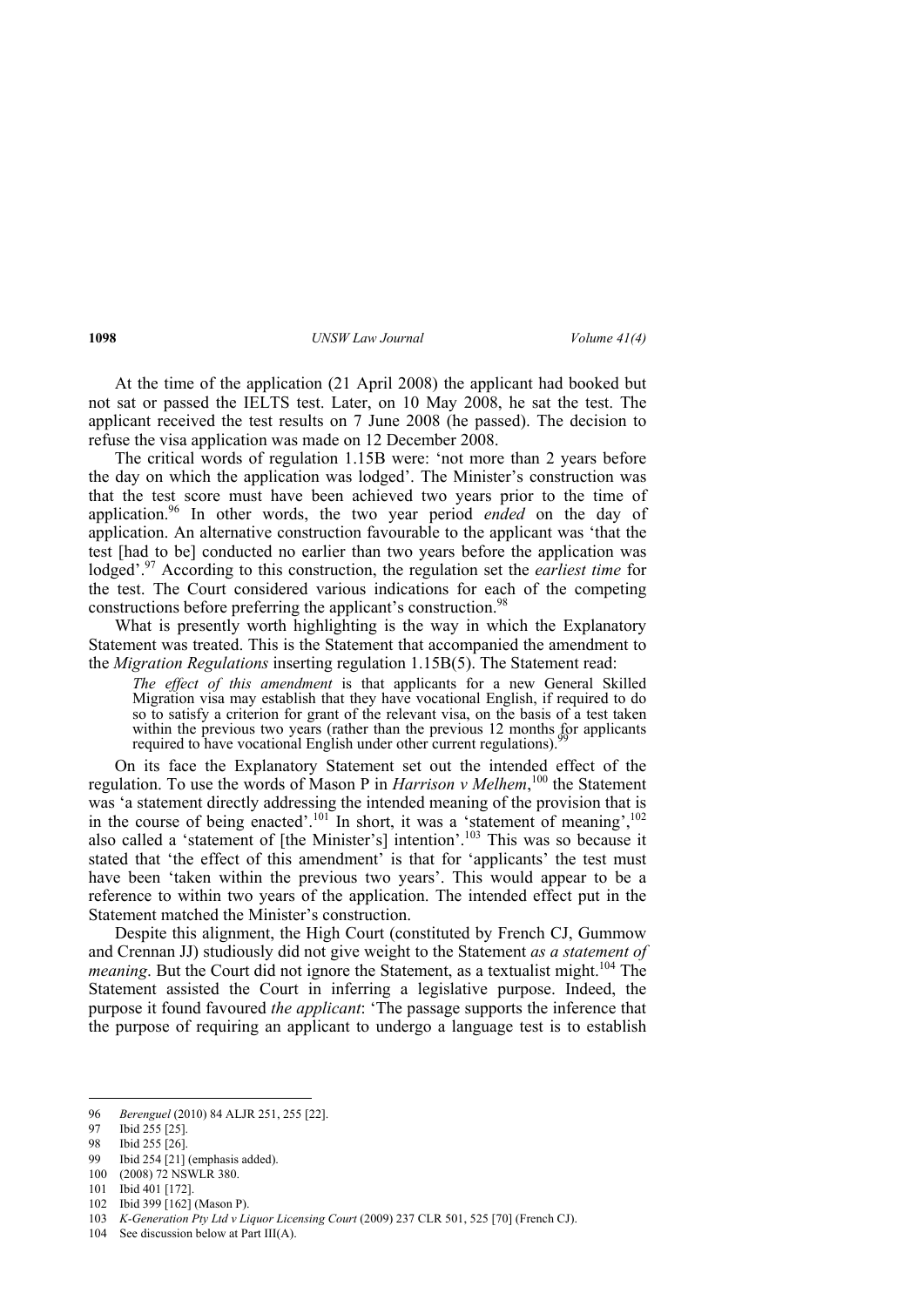that the applicant currently has an appropriate standard of English competency<sup>7.105</sup>

The significance of the case for contextualism is the way the Court implicitly rejected giving weight to 'answers' in the form of statements of intended meaning or effect set out in extrinsic parliamentary materials. The context, we gather from the case, supplies aids to solving interpretative problems, not answers. Since an 'answer' is, by definition, not part of the 'the process of construction'106 it cannot be a contextual aid. To give weight to an executive view would also risk violating the separation of powers.<sup>107</sup>

The Court's approach to the Explanatory Statement is consistent with the orthodox view relating to the proper use of extrinsic parliamentary materials, which is that their use is restricted to deriving the mischief or purpose or the surrounding circumstances.<sup>108</sup>

The High Court's approach is to be contrasted with *Pepper v Hart*. <sup>109</sup> In that case a majority of the House of Lords not only gave weight to an extrinsic statement directly addressing the intended meaning, they gave it determinative weight. $110$ 

### **F Contextualism Is Text-Based:** *Taylor v The Owners – Strata Plan No 11564***<sup>111</sup>**

Contextualism is an approach to interpretation that requires regard to all materials and factors in the legal context of a provision in doubt, including of course that supplied by the provision in doubt. But this does not mean that all indications of meaning are equal in weight. As Bell and Engle say: 'English law

<sup>105</sup> *Berenguel* (2010) 84 ALJR 251, 254–5 [21] (French CJ, Gummow and Crennan JJ).

<sup>106</sup> *New South Wales Aboriginal Land Council v Minister Administering the Crown Lands Act* (2016) 260 CLR 232, 256 [33] (French CJ, Kiefel, Bell and Keane JJ).

<sup>107</sup> For a comparable case rejecting executive-made regulations as an interpretative aid, see *Dietman v Brennan-Kuss* (2015) 123 SASR 24, 38 [45] (Kourakis CJ), with whom Bampton J at 40 [55] and Muecke DCJ at 40 [56] agreed.

<sup>108</sup> The orthodox view was propounded by the New South Wales Court of Appeal in *Harrison v Melhem* (2008) 72 NSWLR 380, 401 [172] (Mason P), with whom Spigelman CJ at 382 [1], 384 [12] and Beazley JA at 403 [191] generally agreed, and Giles JA at 403 [192] agreed. It has been followed by other appeal courts: *Haureliuk v Furler* (2012) 259 FLR 28, 38 [30] (The Court); *BGM16 v Minister for Immigration and Border Protection* (2017) 252 FCR 97, 119 [103] (Mortimer and Wigney JJ). A similar holding was given in *R v Abdulla* (2005) 93 SASR 208, 226 [75] (Besanko J). A judicial query about the orthodox view was expressed in *Shorten v David Hurst Constructions Pty Ltd* (2008) 72 NSWLR 211, 217 [27] (Basten JA). For a critical analysis of the orthodox view, see Jeffrey Barnes, 'Statements of Meaning in Parliamentary Debates: Revisiting *Harrison v Melhem*' [2018] *University of New South Wales Law Journal Forum* (forthcoming).

<sup>109 [1993]</sup> AC 593.

<sup>110</sup> Ibid 642 (Lord Browne-Wilkinson), with whom Lord Keith at 616, Lord Bridge at 617, Lord Griffith at 617, Lord Ackner at 619 and Lord Oliver at 619 agreed. See at 635 where Lord Browne-Wilkinson rejected the distinction between the mischief and the (subjective) intention of Parliament in enacting the legislation. *Pepper v Hart* has been severely criticised by a number of commentators including J H Baker, 'Statutory Interpretation and Parliamentary Intention' (1993) 52 *Cambridge Law Journal* 353; Lord Johan Steyn, '*Pepper v Hart*; A Re-examination' (2001) 21 *Oxford Journal of Legal Studies* 59; Aileen Kavanagh, '*Pepper v Hart* and Matters of Constitutional Principle' (2005) 121 *Law Quarterly Review* 98; Jones, above n 7, 566.

<sup>111 (2014) 253</sup> CLR 531 ('*Taylor*').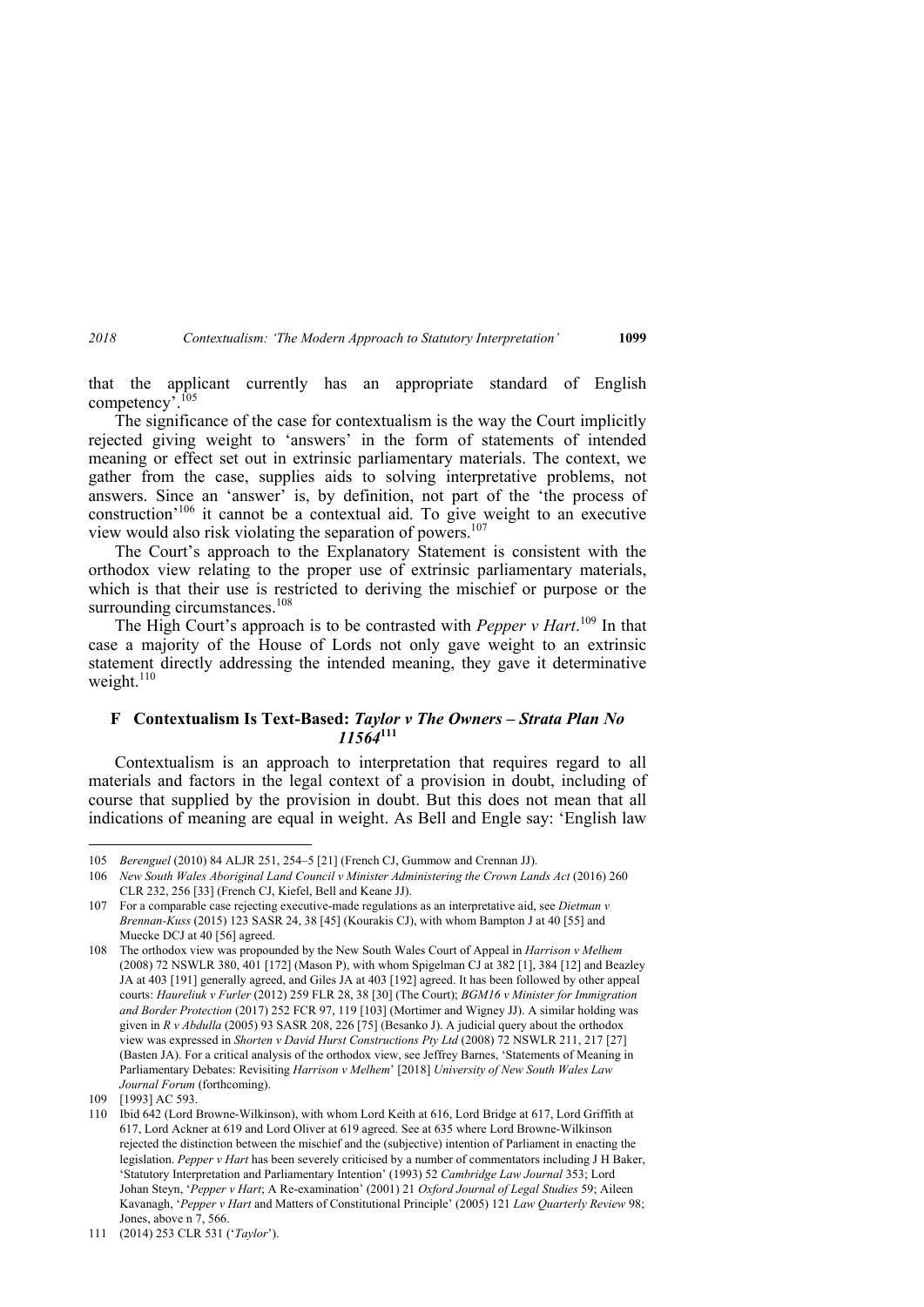takes the view that [the statutory text and the intention of Parliament] are closely connected, but that primacy is to be given to the text in which the intention of Parliament has been expressed'.<sup>112</sup>

Further, the High Court has observed that the text of the provision in question<sup>113</sup> constitutes a limit: 'Purposive construction does not justify expanding the scope of a criminal offence beyond its textual limits'.<sup>114</sup>

However, the notion of a textual 'limit' should not be pressed too far. It does not mean that, *independent of interpretation*, a text has a limit, as if for instance the ordinary meanings of the text read in isolation are the only choices for interpreters. Strained (non-grammatical) readings are possible.<sup>115</sup> The meaning of a text is ultimately what the interpreter finds to be the presumed intention. As judicially observed, 'Parliament can give a word any meaning it wishes'.<sup>116</sup>

However, the words still matter  $-$  in an indefinable way. This is because an interpreter strives to find an interpretation that is an interpretation *of those words*. As the legal philosopher, Joseph Raz says, 'every interpretation is of an object'.<sup>117</sup> Or as put in recent text, '[w]hen we speak of context and purpose, we are not leaving the text behind: we refer to the context and purpose *of the text*'.118

The apparent indefinability of the general limit imposed by statutory words is reflected in the general way members of the High Court and other senior judges have expressed the limit: 'It is the words of the statute that ultimately govern';  $\frac{1}{19}$ 'inconvenience or improbability of result may assist the court in preferring to the literal meaning an alternative construction which, by the steps identified above, is *reasonably open* and more closely conforms to the legislative intent<sup>'</sup>;<sup>120</sup> and  $[$ c]onstruction must be text based'.<sup>121</sup>

Only general guides are available to assist in determining whether a construction is reasonably open or text-based, such as whether an insertion is 'too big, or too much at variance with the language in fact used by the legislature'.<sup>122</sup> Another guide that is frequently cited is that put by McHugh J: 'If the legislature uses language which covers only one state of affairs, a court cannot legitimately

<sup>112</sup> John Bell and Sir George Engle, *Statutory Interpretation* (Oxford University Press, 3<sup>rd</sup> ed, 2005) 22.

<sup>113</sup> It is not sufficient to say that *the statutory scheme* imposes a textual limit: *Taylor* (2014) 253 CLR 531, 549 [39] (French CJ, Crennan and Bell JJ).

<sup>114</sup> *Milne v The Queen* (2014) 252 CLR 149, 164 [38] (The Court).

<sup>115</sup> *Momcilovic v The Queen* (2011) 245 CLR 1, 45 [40] (French CJ); *Minister for Immigration and Citizenship v SZJGV* (2009) 238 CLR 642, 651 [9] (French CJ and Bell J).

<sup>116</sup> *Smoker v Pharmacy Restructuring Authority* (1994) 53 FCR 287, 289 (Wilcox J).

<sup>117</sup> Joseph Raz, *Between Authority and Interpretation: On the Theory of Law and Practical Reason* (Oxford University Press, 2009) 226.

<sup>118</sup> Lisa Burton Crawford et al, *Public Law and Statutory Interpretation: Principles and Practice* (Federation Press, 2017) 241 (emphasis in original).

<sup>119</sup> *Weiss v The Queen* (2005) 224 CLR 300, 305 [9] (The Court).

<sup>120</sup> *CIC Insurance* (1997) 187 CLR 384, 408 (Brennan CJ, Dawson, Toohey and Gummow JJ) (emphasis added) (citations omitted).

<sup>121</sup> *R v Young* (1999) 46 NSWLR 681, 687 [12] (Spigelman CJ).

<sup>122</sup> *Western Bank Ltd v Schindler* [1977] Ch 1, 18 (Scarman LJ), cited by Lord Nicholls of Birkenhead in *Inco Europe Ltd v First Choice Distribution* [2000] 1 WLR 586, 592, and cited with approval in *Taylor* (2014) 253 CLR 531, 548 [38] (French CJ, Crennan and Bell JJ).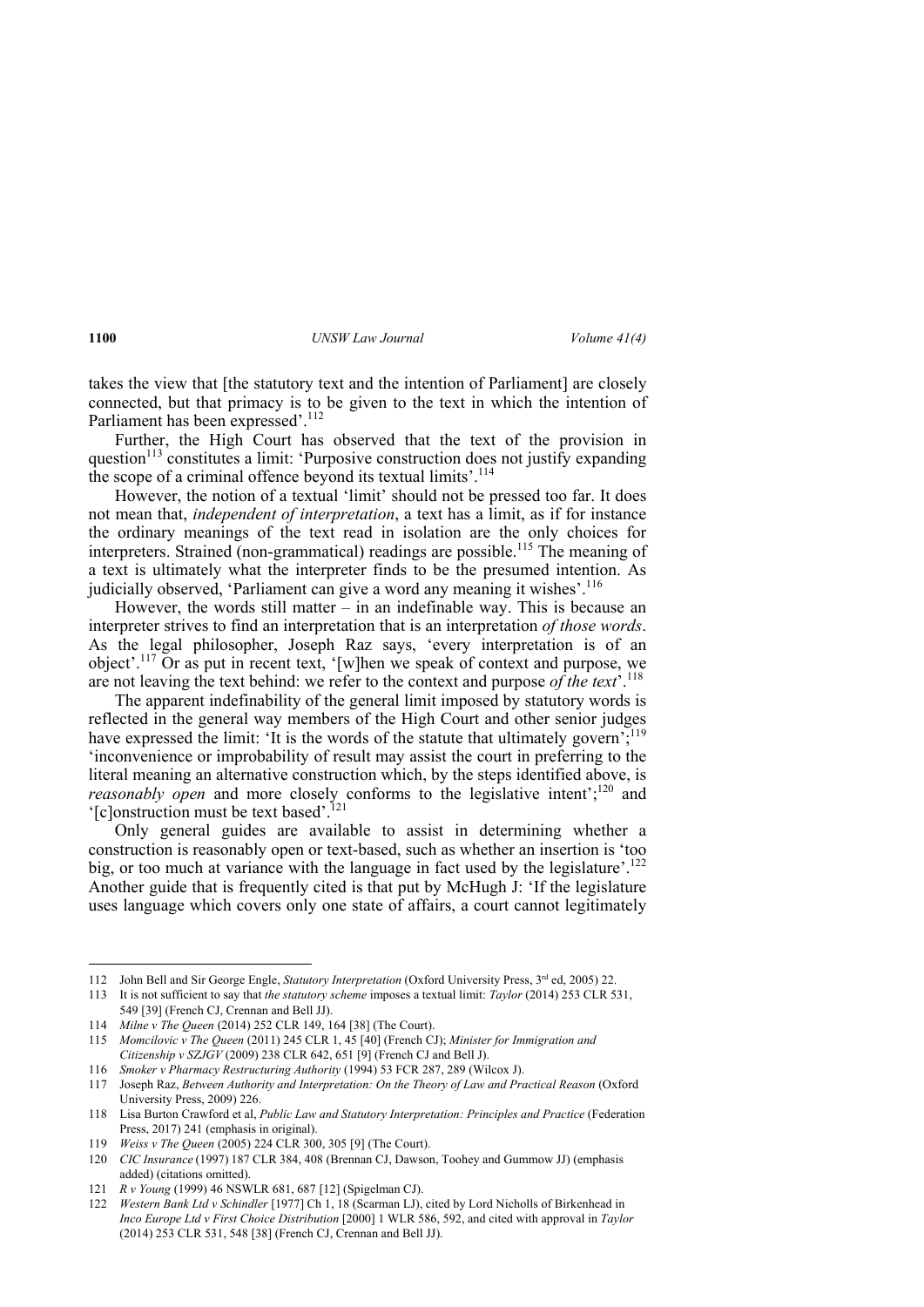construe the words of the section in a tortured and unrealistic manner to cover another set of circumstances'.123

Judges are also constrained by the separation of powers<sup>124</sup> and more generally by 'a sense of responsibility and of the limits of the judicial office'.<sup>125</sup> At bottom, statutory interpretation is controlled by constitutional principle.

Of course, the difficulties in enforcing the textual 'limit' are not always encountered. For instance, they are not faced if the contest is between two grammatical readings. But difficulties were encountered in the *Taylor* case. The appellant's husband had been killed when an awning outside a shop collapsed on him. She took proceedings in the Supreme Court of New South Wales, claiming damages under the *Compensation to Relatives Act 1897* (NSW). The central interpretative issue was the meaning of section 12(2) of the *Civil Liability Act 2002* (NSW). Section 12 provided:

- (1) This section applies to an award of damages:
	- (a) for past economic loss due to loss of earnings or the deprivation or impairment of earning capacity, or
	- (b) for future economic loss due to the deprivation or impairment of earning capacity, or
	- (c) for the loss of expectation of financial support.
- (2) In the case of any such award, the court is to disregard the amount (if any) by which the claimant's gross weekly earnings would (but for the injury or death) have exceeded an amount that is 3 times the amount of average weekly earnings at the date of the award.

The critical words in subsection (2) were 'the claimant's gross weekly earnings'. This issue arose as it was accepted that, had he lived, Mr Taylor would have earned income substantially in excess of the 'cap' set out in the subsection. Mrs Taylor argued that 'the claimant's gross weekly earnings' referred to the person who makes or is entitled to make a claim, that is, *her* earnings. The respondents put various opposing constructions including: that 'claimant' meant 'the impaired person';<sup>126</sup> that the words 'or deceased person's' ought to be implied in the text after 'claimant's';<sup>127</sup> and that the words 'the claimant's gross weekly earnings' meant 'the gross weekly earnings on which the claimant relies'.<sup>128</sup>

Reasons for judgment were delivered by French CJ, Crennan and Bell JJ (jointly) and by Gageler and Keane JJ (jointly). The latter (who formed the minority on the result) tended to agree with French CJ, Crennan and Bell JJ's rejection of the construction that would have implied 'or deceased person's' in

<sup>123</sup> *Newcastle City Council v GIO General Ltd* (1997) 191 CLR 85, 113 (McHugh J), cited with approval in *Taylor* (2014) 253 CLR 531, 549 [39] (French CJ, Crennan and Bell JJ).

<sup>124</sup> *Taylor* (2014) 253 CLR 531, 549 [40] (French CJ, Crennan and Bell JJ).

<sup>125</sup> Justice Frank Callaway, 'Judges and Statutes' [2005] (Winter) *Bar News: The Journal of the NSW Bar Association* 25, 25 <http://archive.nswbar.asn.au/docs/resources/publications/bn/bn\_winter05.pdf>.

<sup>126</sup> *Taylor* (2014) 253 CLR 531, 546 [30] (French CJ, Crennan and Bell JJ).

<sup>127</sup> Ibid 546 [31] (French CJ, Crennan and Bell JJ). This construction had been adopted by the majority of the Court of Appeal of the Supreme Court of New South Wales, extracted at 545 [26].

<sup>128</sup> Ibid 546 [33] (French CJ, Crennan and Bell JJ) (emphasis removed).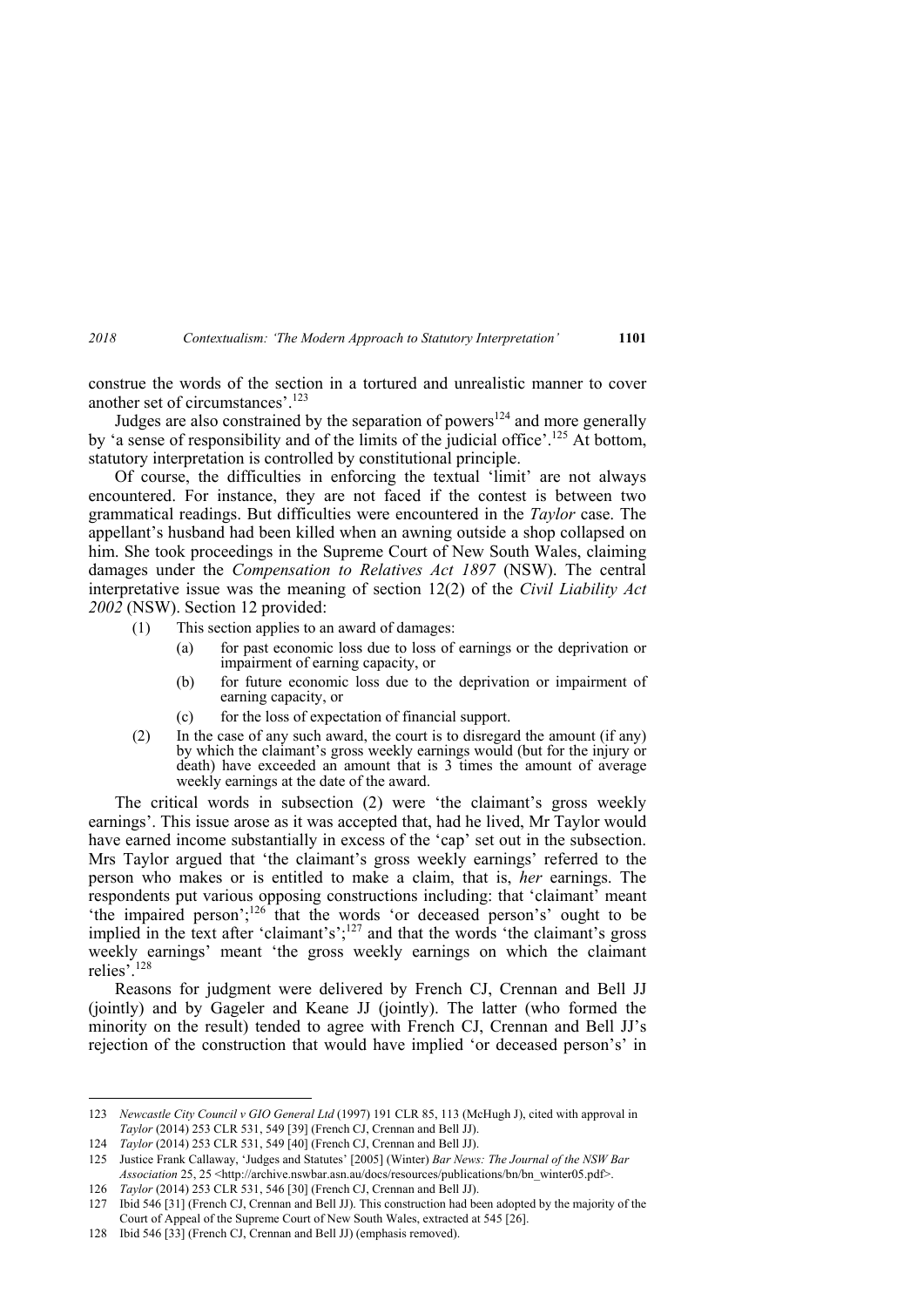the provision.<sup>129</sup> The minority settled on the third-mentioned construction – that the words 'the claimant's gross weekly earnings' ought to be read as 'the gross weekly earnings on which the claimant relies in the claim for damages that is the subject of an award of damages'. $130$  In regard to this construction, the majority differed. French CJ, Crennan and Bell JJ held that it 'cannot be reconciled with the language that the Parliament has enacted', that is, 'the claimant's gross weekly earnings' in section  $12(2)$ .<sup>131</sup>

The majority explained their decision by comparing the respondents' constructions with the text. The minority explained their conclusion by including a reference to the claimant in their construction (a feature that was missing from the Court of Appeal's construction). Although the members of the High Court differed on the interpretative outcome, each showed how the construction they preferred related to the text in question and was in their view ultimately textbased.

# **III CROSS-EXAMINING CONTEXTUALISM**

Having argued that contextualism may be defined in a principled way, I now consider arguments that might be made in opposition to this thesis. A brief response is made to each potential objection.

#### **A 'Textualism, Rather than Contextualism, Has Been Propounded in Recent Times by the High Court – Witness the 2009** *Alcan* **Case'**

It is a misconception that the High Court strayed from contextualism in *Alcan (NT) Alumina Pty Ltd v Commissioner of Territory Revenue (Northern Territory)*. 132 The Court's practice in that case and other cases since *CIC Insurance* is more consistent with contextualism than the narrower general approach of textualism. $133$ 

Textualism is often associated with the work and writings of Justice Antonin Scalia of the United States Supreme Court. With Bryan Garner, he wrote:

Both your authors are textualists: We look for meaning in the governing text, ascribe to that text the meaning that it has borne from its inception, *and reject* 

'This Court has stated on many occasions that the task of statutory construction must begin with a consideration of the [statutory] text'. So must the task of statutory construction end. The statutory text must be considered in its context. That context includes legislative history and extrinsic materials. Understanding context has utility if, and in so far as, it assists in fixing the meaning of the statutory text.

 *Federal Commissioner of Taxation v Consolidated Media Holdings Ltd* (2012) 250 CLR 503, 519 [39] (French CJ, Hayne, Crennan, Bell and Gageler JJ) (citations omitted).

<sup>129</sup> Ibid 557 [67]. Gageler and Keane JJ described it as a 'very strained construction'.

<sup>130</sup> Ibid 557 [70].

<sup>131</sup> Ibid 550 [41].

<sup>132 (2009) 239</sup> CLR 27 ('*Alcan*').

<sup>133</sup> This is not to deny of course that contextualism and textualism overlap. An instance of this is the textbased principle of contextualism, considered above, Part II(F). Scalia and Garner opine that: 'Textualism, in its purest form, begins and ends with what the text says and fairly implies': Justice Antonin Scalia and Bryan A Garner, *Reading Law: The Interpretation of Legal Texts* (Thomson/West, 2012) 16. Compare: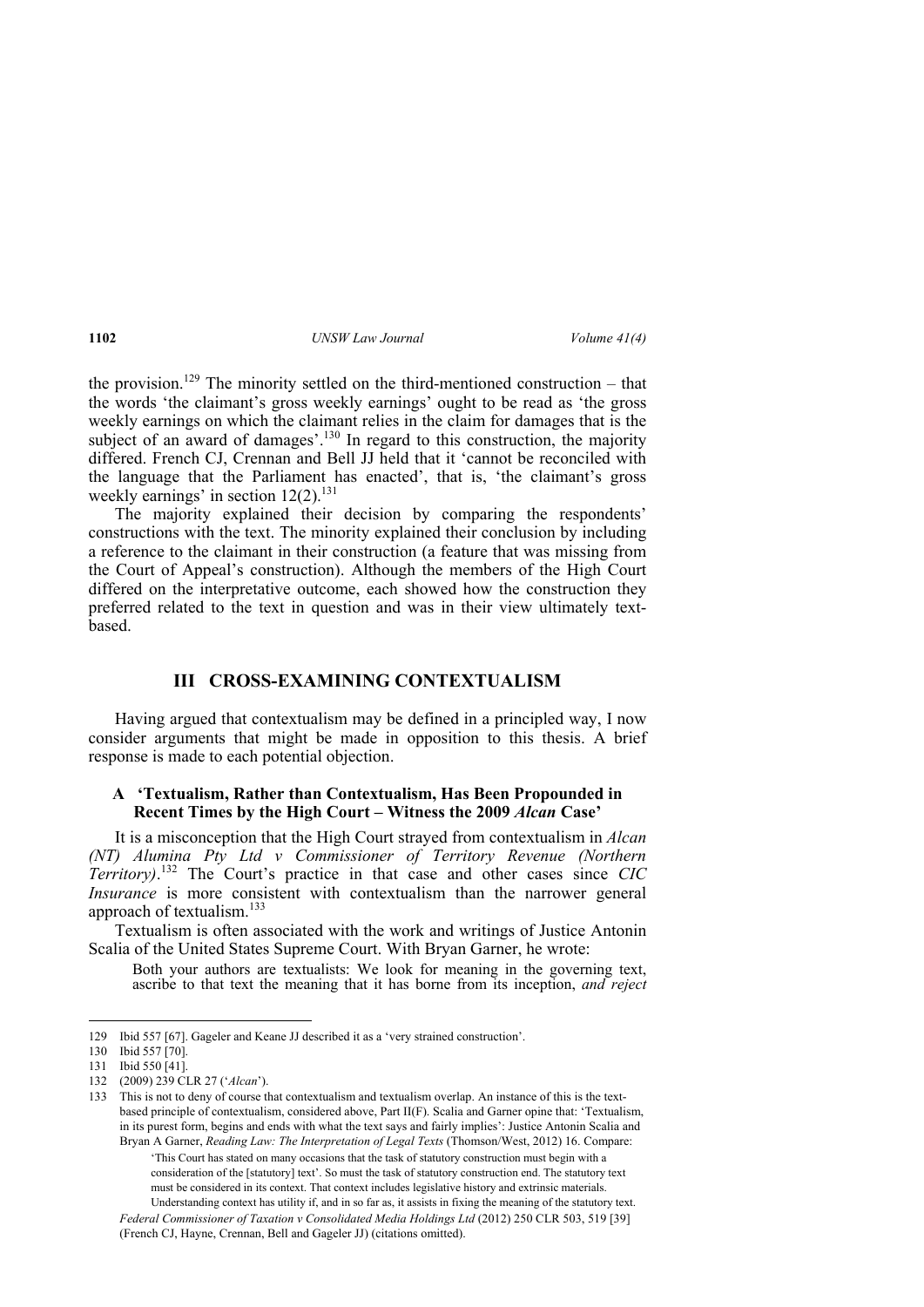*judicial speculation about both the drafters' extratextually derived purposes and the desirability of the fair reading's anticipated consequences*. 134

Compare Australian authorities that are consistent with contextualism. Appropriate reference may be had to extrinsic sources (including parliamentary materials) in the process of inferring the legislative purpose.<sup>135</sup> And it is uncontroversial that regard may be had to the consequences (especially any adverse consequences) of a construction that is contended for.<sup>136</sup>

However, it is accepted that, on the face of some general statements in the *Alcan* case, the High Court could be taken as presenting a different approach to interpretation; an approach that tended towards textualism. In this case, Hayne, Heydon, Crennan and Kiefel JJ, with whom French CJ agreed,137 propounded:

This Court has stated on many occasions that the task of statutory construction must begin with a consideration of the text itself. Historical considerations and extrinsic materials cannot be relied on to displace the clear meaning of the text. The language which has actually been employed in the text of legislation is the surest guide to legislative intention. The meaning of the text may require consideration of the context, which includes the general purpose and policy of a provision, in particular the mischief it is seeking to remedy.

The statement was puzzling in certain respects.<sup>139</sup> A query one may have with the statement is with the idea that context beyond the provision 'may' be required. On one reading this is contrary to the principle that the context in its widest sense is an essential consideration.<sup>140</sup> On the other hand, saying that the meaning 'may require' consideration of the context might have been intended, unexceptionally, to flag that, *if* wider contextual material is available, then consideration of that material would be required. Another query is with the notion that historical and extrinsic materials 'cannot be relied on to displace the clear meaning of the text'. On its face this is contrary to contextualism, since clarity is a condition reached *after* the context is examined.

Regardless, *Alcan* was not, or at least is not now, a threat to contextualism. The reasoning in the case itself is consistent with contextualism. The case concerned a disputed assessment of stamp duty. The assessment related to two transactions by which Alcan acquired 100 per cent of the shares in Gove Aluminium Ltd ('GAL'). The dispute turned on the assessability of options to

<sup>134</sup> Scalia and Garner, above n 133, xxvii (emphasis added). On extra-textually derived purposes, the authors also reject the use of legislative history to find indications of statutory purpose: at 376. In regard to consequences, they subscribe to an absurdity doctrine (at 234–9), but it does not resemble the Anglo-Australian doctrine, for which see Jones, above n 7, 783; Pearce and Geddes, above n 2, 79–81 [2.38]–[2.39]; Perry Herzfeld and Thomas Prince, *Statutory Interpretation Principles* (Thomson Reuters, 2014) 32–4 [1.120].

<sup>135</sup> *Lacey v A-G (Qld)* (2011) 242 CLR 573, 592 [44] (French CJ, Gummow, Hayne, Crennan, Kiefel and Bell JJ).

<sup>136</sup> *Project Blue Sky Inc v Australian Broadcasting Authority* (1998) 194 CLR 355, 384 [78] (McHugh, Gummow, Kirby and Hayne JJ); *CTM v The Queen* (2008) 236 CLR 440, 509 (Heydon J).

<sup>137</sup> *Alcan* (2009) 239 CLR 27, 30 [1].

<sup>138</sup> Ibid 46–7 [47] (citations omitted).

<sup>139</sup> Justice Susan Kenny, 'Constitutional Role of the Judge: Statutory Interpretation' (2014) 1 *Judicial College of Victoria Online Journal* 4, 10, 11

<sup>&</sup>lt;http://www.judicialcollege.vic.edu.au/sites/default/files/jcv\_online\_journal\_vol01\_0.pdf>.

<sup>140</sup> See Part II(A) above.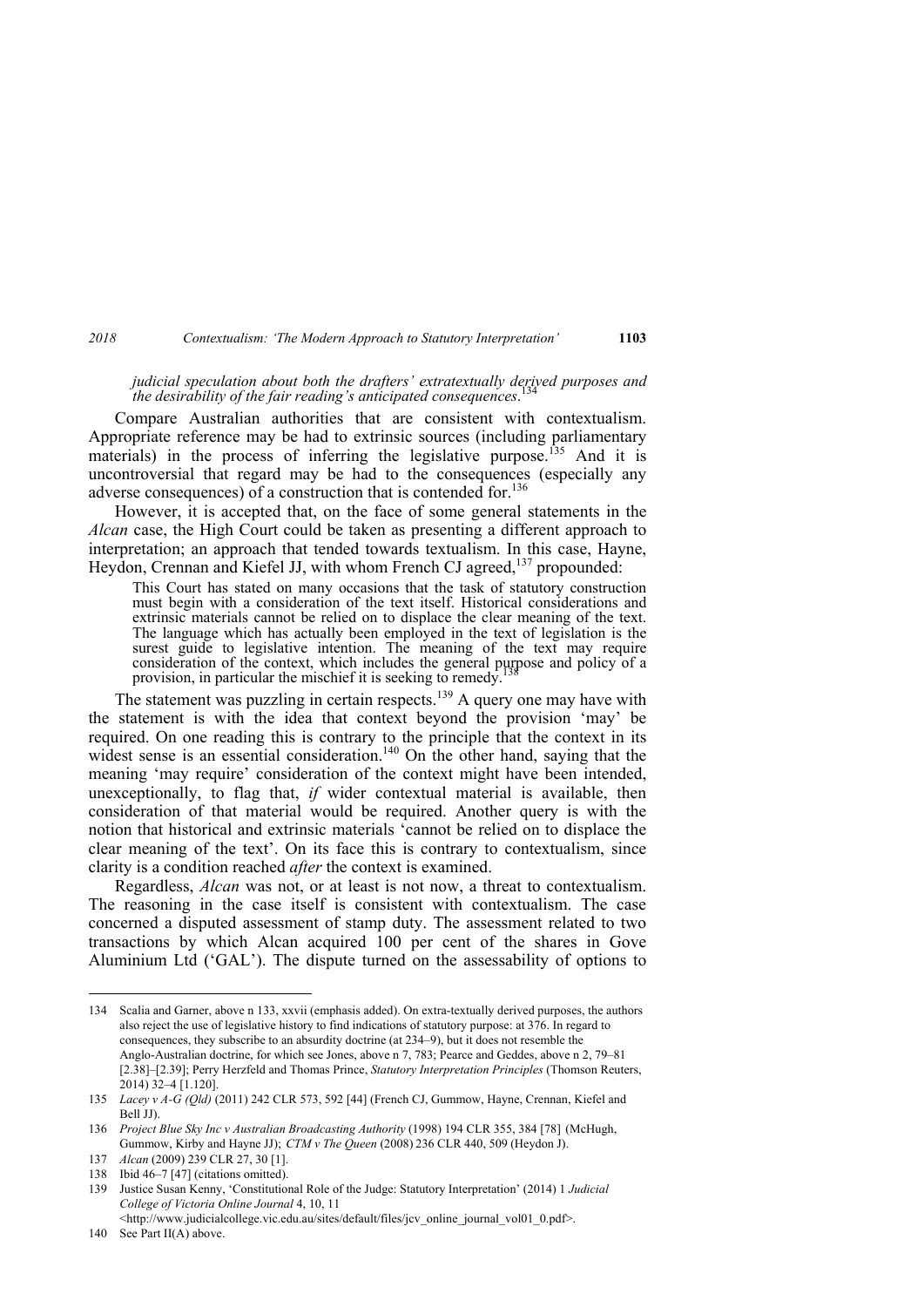renew particular Crown leases held by GAL. The interpretative question was the meaning of 'land' in section 56N(2)(b) of the *Taxation (Administration) Act*  (NT). In section 4(1), the Act provided a definition of 'land' which included 'lease of land' but the definition of 'lease of land' excluded an option to renew a lease.

The Commissioner argued, among other things, that the definition of 'land' in the Act had been displaced by a contrary intention in the substantive provisions of the Act. The Commissioner relied on the Court of Appeal's reasoning:

Exclusion of the option to renew would also reduce the revenue of the Territory. I am unable to discern any sound reason for applying the definition of lease to a conveyance of a lease. For these reasons, in my view a 'contrary intention appears' and the definition does not apply to a conveyance of a lease.

…

Over the years since 1978, the legislature has consistently increased its capacity to raise revenue by closing off avoidance practices and increasing the range of transactions attracting duty ...

In rejecting the Commissioner's construction, the joint judgment of the High Court considered the Act.<sup>142</sup> But they did not solely consider that source and nor did they apply conditions on referring to extrinsic materials. The judges also considered three extrinsic indications of meaning: the ordinary meaning of the words "lease" ... does not include ... an option to renew a lease<sup>7</sup>;<sup>143</sup> the consequences of the ordinary meaning of the provision in question once the definition was inserted;<sup>144</sup> and the history of amendments to the Act.<sup>145</sup> The consequences and history merely indicated that a general purpose of the Act was to raise revenue.<sup>146</sup> But this general legislative purpose was 'insufficient to support an intention to exclude a clearly expressed definition and to substitute a quite different meaning'.<sup>147</sup>

In short, consistent with contextualism, matters outside the provision at stake, which the judges themselves acknowledged to be 'contextual or historical considerations',<sup>148</sup> were considered. It is true that their Honours held that the alleged inferences were not persuasive in this case because they were 'not based on the text'.149 But this is not to be taken as any requirement that indications of meaning must be found in the text. It simply observes that the argument, *which was sought to be based on the text*, was not so based.

146 Ibid 48 [53].

148 Ibid.

<sup>141</sup> *Commissioner of Territory Revenue v Alcan (NT) Alumina Pty Ltd* (2008) 24 NTLR 33, 51 [45], 59 [76] (Martin (BR) CJ), cited in *Alcan* (2009) 239 CLR 27, 43 [36] (Hayne, Heydon, Crennan and Kiefel JJ). 142 *Alcan* (2009) 239 CLR 27, 48 [52].

<sup>143</sup> Ibid 41 [29]. The ordinary meaning of the words took in the common law definition of lease which included, as an incident, an option to renew a lease: at 42 [36] (citing the Court of Appeal of the Northern Territory).

<sup>144</sup> Ibid 46 [45].

<sup>145</sup> Ibid 48 [52].

<sup>147</sup> Ibid.

<sup>149</sup> Ibid 48 [52].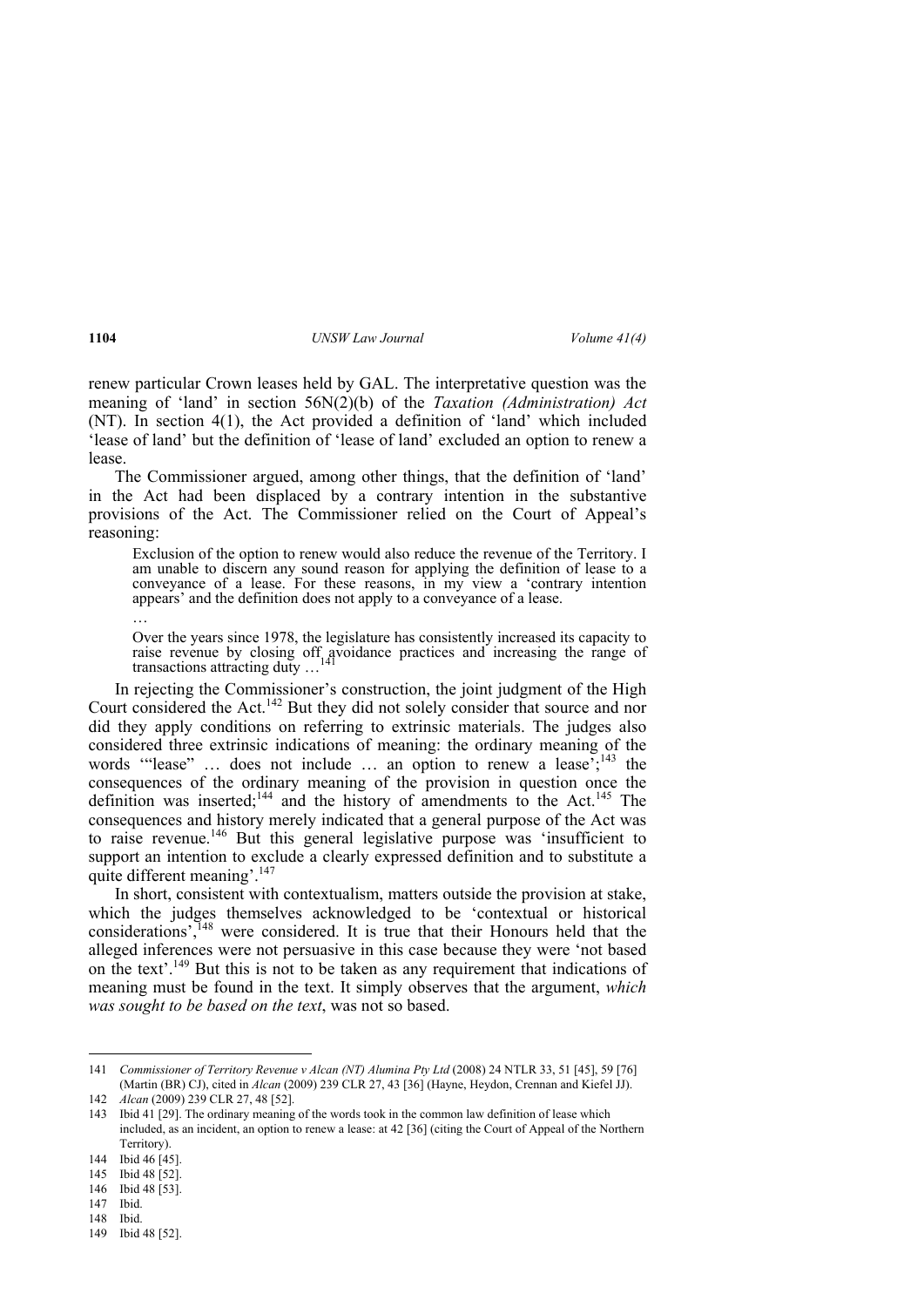It may also be observed that French CJ, who agreed with the joint judgment, expressly affirmed contextualism when he noted that 'it must be accepted that context and legislative purpose will cast light upon the sense in which the words of the statute are to be read'.<sup>150</sup>

In any case, the High Court quickly clarified the position regarding extrinsic materials. In  $2012$  (repeated in  $2014$ )<sup>151</sup> the Court said, in terms perfectly consistent with contextualism:

'This Court has stated on many occasions that the task of statutory construction must begin with a consideration of the [statutory] text'. So must the task of statutory construction end. The statutory text must be considered in its context. That context includes legislative history and extrinsic materials. Understanding context has utility if, and in so far as, it assists in fixing the meaning of the statutory text.

Finally, High Court cases decided since *Alcan* demonstrate that that case did not establish a general approach consistent with all the tenets of textualism. It will be recalled that a distinguishing feature of contextualism is the full use of extrinsic aids to interpretation including appropriate reference to extrinsic parliamentary materials in determining the legislative purpose and regard also to the consequences of a construction that is contended for.<sup>153</sup> Experience shows that on a number of recent occasions the High Court has had regard to parliamentary materials for indications of the mischief or purpose.<sup>154</sup> The same applies to paying regard to the consequences of a construction that is contended  $\widehat{\text{for}}$ <sup>155</sup>

<sup>150</sup> Ibid 31 [4].

<sup>151</sup> *Thiess v Collector of Customs* (2014) 250 CLR 664, 671 [22] (The Court).

<sup>152</sup> *Federal Commissioner of Taxation v Consolidated Media Holdings Ltd* (2012) 250 CLR 503, 519 [39] (The Court) (citations omitted), citing *Alcan* (2009) 239 CLR 27, 46–7 [47].

<sup>153</sup> See Parts II(B) and (E) above.

<sup>154</sup> *Certain Lloyd's Underwriters v Cross* (2012) 248 CLR 378, 413–4 [95] (Kiefel J) (second reading speech); *Mansfield* (2012) 247 CLR 86, 99 [45] (Hayne, Crennan, Kiefel and Bell JJ) (law reform report), 105–6 [71] (Heydon J) (law reform report); *Construction Forestry Mining and Energy Union v Mammoet Australia Pty Ltd* (2013) 248 CLR 619, 636 [57], 637 [59] (The Court) (second reading speech); *Independent Commission Against Corruption v Cunneen* (2015) 256 CLR 1, 10 [4], 27 [54] (French CJ, Hayne, Kiefel and Nettle JJ) (second reading speech); *Uelese v Minister for Immigration and Border Protection* (2015) 256 CLR 203, 220 [58] (French CJ, Kiefel, Bell and Keane JJ) (explanatory memorandum), 236 [112] (Nettle J) (second reading speech); *North Australian Aboriginal Justice Agency Ltd v Northern Territory* (2015) 256 CLR 569, 608 [88] (Gageler J) (dissenting) (second reading speech), 649–50 [229] (Nettle and Gordon JJ) (second reading speech); *Minister for Immigration and Border Protection v Kumar* (2017) 260 CLR 367, 387 [55] (Nettle J) (dissenting) (explanatory memorandum); *Talacko v Bennett* (2017) 260 CLR 124, 145–6 [68]–[69] (Kiefel CJ, Bell, Keane, Gordon and Edelman JJ) (explanatory memorandum; law reform report); *Wilkie v Commonwealth* (2017) 349 ALR 1, 25 [106] (The Court) (explanatory memorandum); *Australian Building and Construction Commissioner v Construction, Forestry, Mining and Energy Union* (2018) 351 ALR 190, 214 [107] (Keane, Nettle and Gordon JJ) (parliamentary materials).

<sup>155</sup> *Berenguel* (2010) 84 ALJR 251, 255 [26] (The Court); *Wicks v State Rail Authority of New South Wales* (2010) 241 CLR 60, 77 [54] (The Court); *Shahi v Minister for Immigration and Citizenship* (2011) 246 CLR 163, 174–5 [31], 177 [38] (French CJ, Gummow, Hayne and Bell JJ); *Australian Education Union v Department of Education and Children's Services* (2012) 248 CLR 1, 19 [41] (Heydon J); *Certain Lloyd's Underwriters v Cross* (2012) 248 CLR 378, 407 [73] (Crennan and Bell JJ); *Australian Education Union v General Manager of Fair Work Australia* (2012) 246 CLR 117, 134 [28] (French CJ, Crennan and Kiefel JJ), 157 [101], 159 [109] (Heydon J); *Mansfield* (2012) 247 CLR 86, 105 [69]–[70]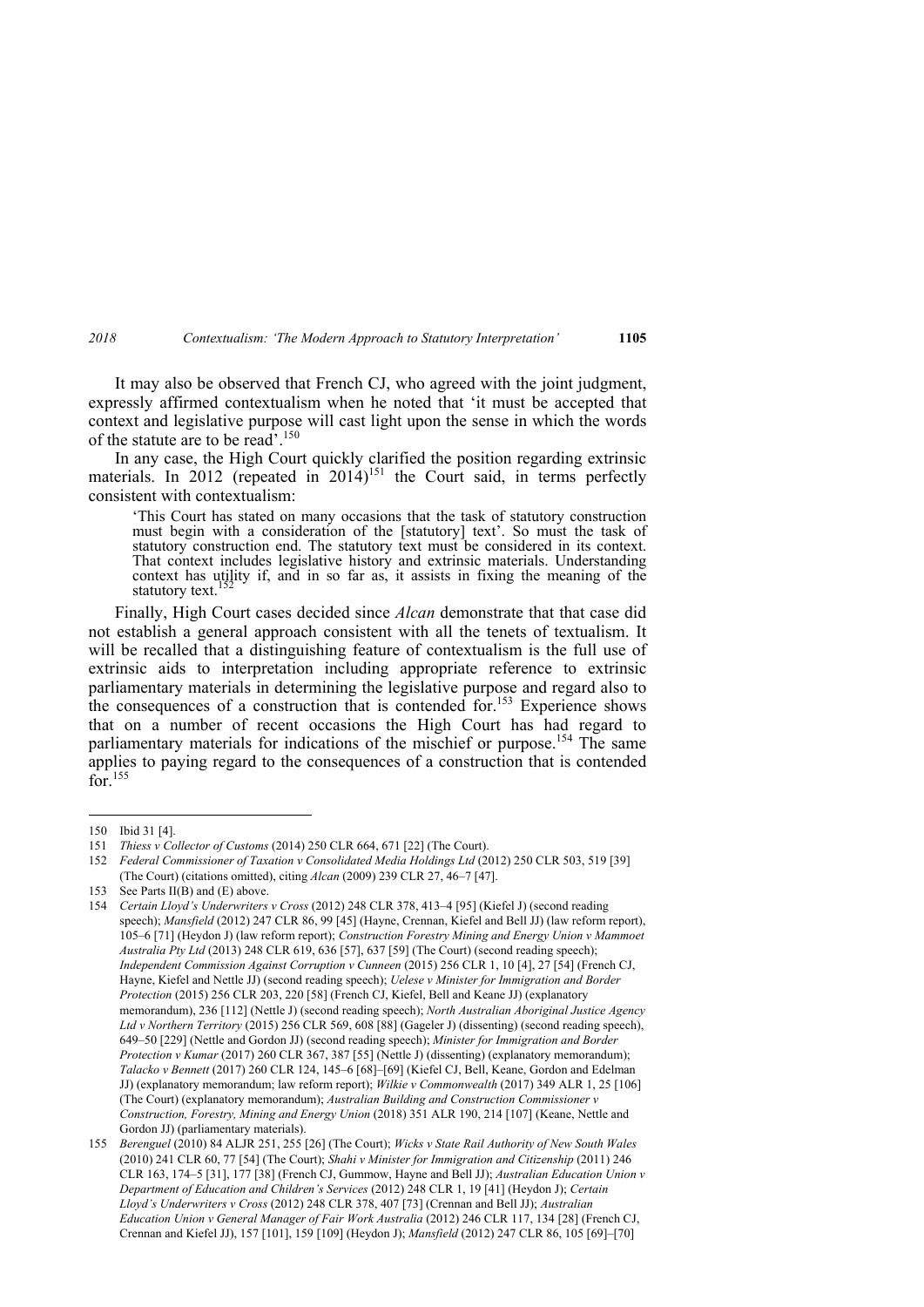### **B 'Section 15AA of the** *Acts Interpretation Act 1901* **(Cth) and Equivalent State Provisions Require Disputes over Meaning to Be Determined, Not According to the Principles of Contextualism, But in Accordance with the Terms of Those Provisions'**

Section 15AA of the *Acts Interpretation Act 1901* (Cth) states that:

In interpreting a provision of an Act, the interpretation that would best achieve the purpose or object of the Act (whether or not that purpose or object is expressly stated in the Act) is to be preferred to each other interpretation.<sup>156</sup>

It is true that, *if read literally and in isolation*, section 15AA would subvert or circumvent contextualism because it purports to determine the legal meaning solely on the basis of the construction which best achieves the purpose of the Act.<sup>157</sup> But it has not been read that way. The High Court has indicated that section 15AA is but a 'guide' and has opined that it reflects 'general systemic principle'.158 This appears consistent with what the Full Federal Court had earlier observed, that 's 15AA … requires that a court construing federal legislation have regard to its purpose or object'.<sup>159</sup>

It is submitted that section 15AA has been read that way by the High Court for various reasons.<sup>160</sup> Fundamentally, it is because section  $15AA$  is subject itself to interpretation, which means it is read within the context of, and subject to, the principles of contextualism. The modern approach to statutory interpretation denies rigid rules of interpretation<sup>161</sup> (in the main<sup>162</sup>). Another reason is the weak

<u> Andrewski politika (za obrazu za obrazu za obrazu za obrazu za obrazu za obrazu za obrazu za obrazu za obrazu</u>

<sup>(</sup>Heydon J); *Construction, Forestry, Mining and Energy Union v Mammoet Australia Pty Ltd* (2013) 248 CLR 619, 635 [49] (The Court); *Taylor* (2014) 253 CLR 531, 550 [44] (French CJ, Crennan and Bell JJ); *Independent Commission Against Corruption v Cunneen* (2015) 256 CLR 1, 27 [54] (French CJ, Hayne, Kiefel and Nettle JJ); *Uelese v Minister for Immigration and Border Protection* (2015) 256 CLR 203, 218–9 [48]–[51] (French CJ, Kiefel, Bell and Keane JJ); *North Australian Aboriginal Justice Agency Ltd v Northern Territory* (2015) 256 CLR 569, 647 [221] (Nettle and Gordon JJ); *R v Independent Broad-Based Anti-corruption Commissioner* (2016) 256 CLR 459, 473 [50] (French CJ, Kiefel, Bell, Keane, Nettle and Gordon JJ), 481 [77] (Gageler J); *Forrest & Forrest Pty Ltd v Wilson* (2017) 346 ALR 1, 14–15 [63] (Kiefel CJ, Bell, Gageler and Keane JJ).

<sup>156</sup> Equivalent provisions are the *Legislation Act 2001* (ACT) s 139 and the *Acts Interpretation Act 1954* (Qld) s 14A. Other jurisdictions have a provision that replicates the earlier version of s 15AA: *Interpretation Act 1987* (NSW) s 33; *Interpretation Act 1978* (NT) s 62A; *Acts Interpretation Act 1915* (SA) s 22; *Acts Interpretation Act 1931* (Tas) s 8A; *Interpretation Act 1984* (Vic) s 35(a); *Interpretation Act 1984* (WA) s 18.

<sup>157</sup> The *Australian Law Dictionary* takes the simplistic view that there is an approach favoured by parliaments, namely the purposive approach: Trischa Mann (ed), *Australian Law Dictionary* (Oxford University Press,  $3<sup>rd</sup>$  ed, 2017) 847.

<sup>158</sup> *Thiess v Collector of Customs* (2014) 250 CLR 664, 672 [23] (The Court). The reference to a 'guide' comes from a quotation from the reasons for judgment in *Cabell v Markham* (1945) 148 F 2d 737, 739, an extract that was approved of by the High Court in the *Thiess* case.

<sup>159</sup> *H v Minister for Immigration and Citizenship* (2010) 188 FCR 393, 406 [50] (The Court).

<sup>160</sup> For an extended discussion of the second version of s 15AA of the *Acts Interpretation Act 1901* (Cth), see Michael Kirby, 'The Never-ending Challenge of Drafting and Interpreting Statutes – A Meditation on the Career of John Finemore QC' (2012) 36 *Melbourne University Law Review* 140.

<sup>161</sup> *Taylor* (2014) 253 CLR 531, 548 [37] (French CJ, Crennan and Bell JJ). In *Collector of Customs v Agfa-Gevaert Ltd* (1996) 186 CLR 389, 401 (Brennan CJ, Dawson, Toohey, Gaudron and McHugh JJ) their Honours said, in relation to statutory interpretation, that 'courts must be wary of propounding rigid rules'. Incidentally, in *Momcilovic v the Queen* (2011) 245 CLR 1 the general interpretative 'rule' in section 32 of the *Charter of Human Rights and Responsibilities Act 2006* (Vic) was also read subject to contextualism, or as one commentator observed, the 'self-correcting tendencies of Australian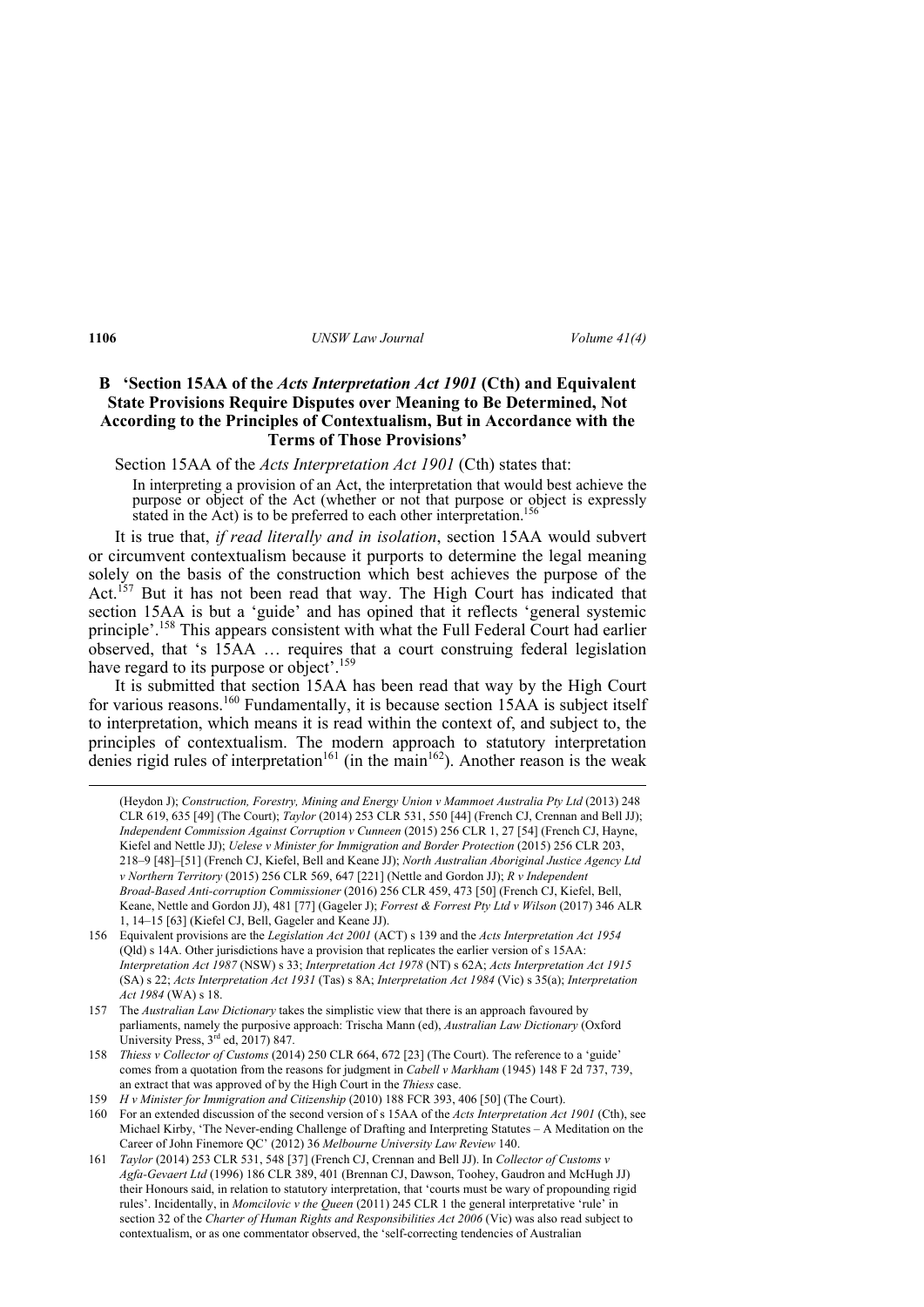terms in which section 15AA is cast. The section refers to 'the purpose or object of the Act'. But ordinarily a legislative purpose at that level of generality will carry much less weight than the purpose or object of the provision or group of provisions in question, for this is what a judge is normally seeking.<sup>163</sup>

#### **C 'Purposive Interpretation Is a Better Description of Contemporary Interpretation than Contextualism'**

There is no doubt that ascertaining the legislative purpose of the provision in question, and giving weight to a construction that promotes the purpose over a construction that does not, or giving weight to a construction that promotes it to a greater extent than a rival construction, are extremely important aspects of interpretative practice in the High Court and other Australian courts. As mentioned above,<sup>164</sup> Australian 'Acts Interpretation Acts' command attention to the legislative purpose. The common law also requires regard to the purpose: 'The primary object of statutory construction is to construe the relevant provision so that it is consistent with the language and purpose of all the provisions of the statute'.<sup>165</sup> Apart from authority, there are compelling reasons for regard to purpose.<sup>166</sup> Fundamentally, it is because legislation is a purposive act.<sup>167</sup>

Expressions of contextualism often recognise the importance of statutory purposes, as in this example: '[T]he modern emphasis is on a contextual approach designed to identify the purpose of a statute and to give effect to it'.<sup>168</sup>

It is true that judges sometimes refer to 'purposive construction',<sup>169</sup> and some commentators write as if it were the general approach.<sup>170</sup> The phrase, 'purposive construction' is harmless if it refers to a construction that (after full regard to the

<u> Andrewski politika (za obrazu za obrazu za obrazu za obrazu za obrazu za obrazu za obrazu za obrazu za obrazu</u>

jurisprudence': Cheryl Saunders, 'Constitutional Dimensions of Statutory Interpretation' in Anthony J Connolly and Daniel Stewart (eds), *Public Law in the Age of Statutes: Essays in Honour of Dennis Pearce* (Federation Press, 2015) 27, 28. The Court interpreted the Charter having regard to, among other things, the contextual aid that '[c]onstruction should favour coherence in the law': *Plaintiff S4/2014 v Minister for Immigration and Border Protection* (2014) 253 CLR 219, 236 [42] (The Court).

<sup>162</sup> Statutory interpretation contains some true rules (see Jones, above n 7, pt XI, discussing, among others, the basic rule of statutory interpretation, the plain meaning rule, the rule *ut res magis valeat quam pereat*, and the informed interpretation rule). But the residual interpretative criteria are not true rules since they are rebuttable: at 480–1.

<sup>163</sup> See Murray Gleeson, 'The Meaning of Legislation: Context, Purpose and Respect for Fundamental Rights' (2009) 20 *Public Law Review* 26, 32. See also the discussion of the *Alcan* case in Part III(A), above.

 $164$  Part III(B).

<sup>165</sup> *Project Blue Sky* (1998) 194 CLR 355, 381 [69] (McHugh, Gummow, Kirby and Hayne JJ).

<sup>166</sup> For a fuller discussion of the reasons for increased regard to the purpose, see *Australian Finance Direct Ltd v Director of Consumer Affairs (Vic)* (2007) 234 CLR 96, 112 [35] (Kirby J).

<sup>167</sup> *R v Toohey; Ex parte Northern Land Council* (1981) 151 CLR 170, 204 (Stephen J); John Leahy, 'Commentary 2' in Bette Moore (ed), *Drafting for the 21st Century: Proceedings of the Conference at Bond University Gold Coast* (Law Reform Commission of Victoria and Bond University School of Law, 1991) 91, 91; Frankfurter, above n 54, 538–9; John M Kernochan, 'Statutory Interpretation: An Outline of Method' (1976) 3 *Dalhousie Law Journal* 333, 353, cited in Neil Duxbury, *Elements of Legislation*  (Cambridge University Press, 2013) 176 n 17.

<sup>168</sup> *Inland Revenue Commissioners v McGuckian* [1997] 1 WLR 991, 999 (Lord Steyn).

<sup>169</sup> *Taylor* (2014) 253 CLR 531, 548 [37], 549 [40] (French CJ, Crennan and Bell JJ).

<sup>170</sup> Benedict Coxon, 'Open to Interpretation: The Implication of Words into Statutes' (2009) 30 *Statute Law Review* 1, 3; Mann, above n 157, 847.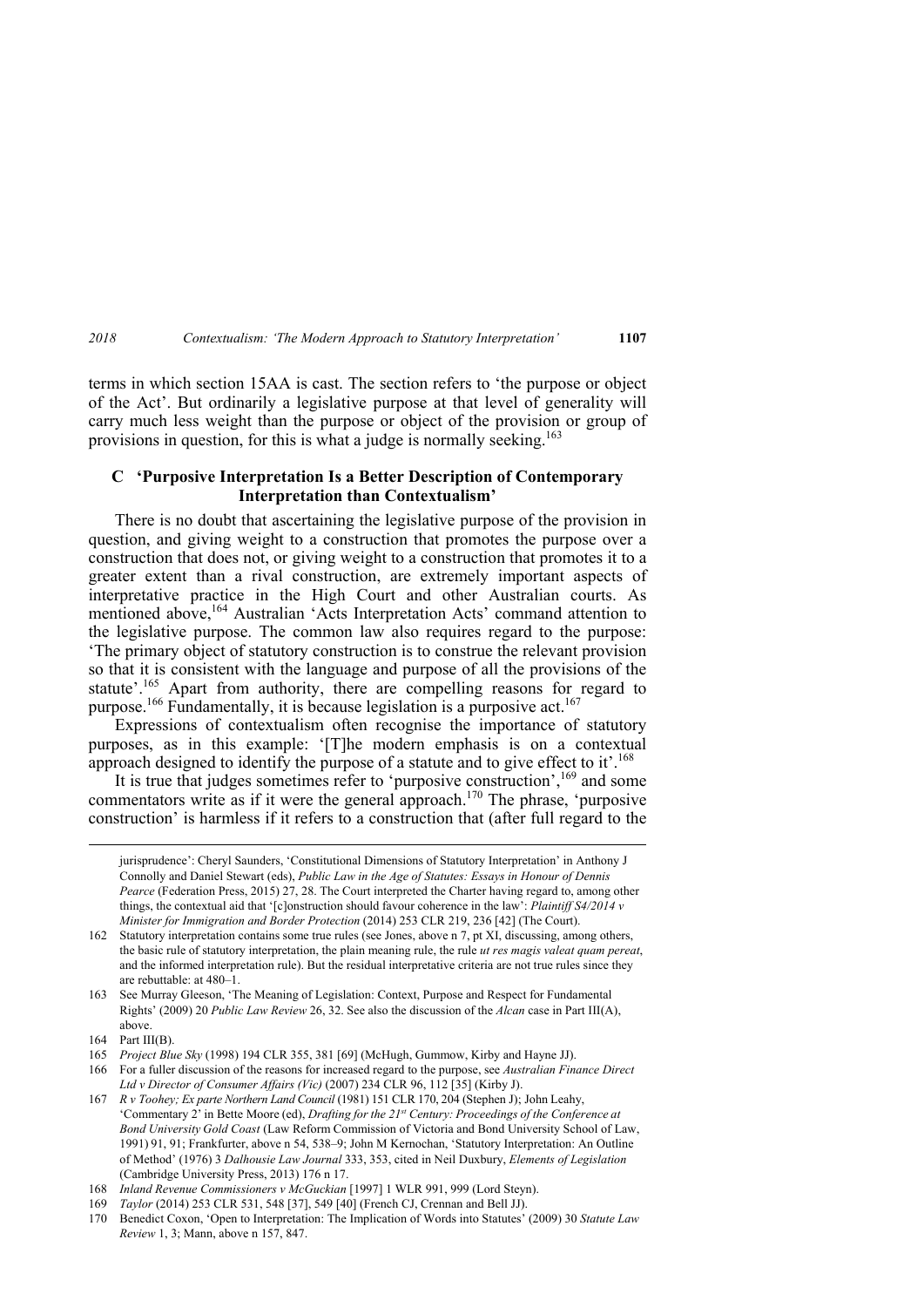context including the legislative purpose) promotes the purpose to a greater or lesser extent.

But the importance of regard to the legislative purpose does not mean it amounts to a general approach. There are five basic difficulties with equating purposive analysis with a general approach such as contextualism. To avoid labouring the point, I will be brief.<sup>171</sup> First, the statutory purpose may not be identifiable.<sup>172</sup> Parliament may have 'deliberately refrained from forming or expressing a purpose'.<sup>173</sup>

Second, if statutory purposes are identifiable, they may be conflicting.  $1/4$ Further, the provision in question may '[reflect] a political compromise' between different purposes.175 Speaking of section 15AA of the *Acts Interpretation Act* 1901 (Cth), Gleeson CJ observed:

That general rule of interpretation, however, may be of little assistance where a statutory provision strikes a balance between competing interests, and the problem of interpretation is that there is uncertainty as to how far the provision goes in seeking to achieve the underlying purpose or object of the Act. Legislation rarely pursues a single purpose at all costs. Where the problem is one of doubt about the extent to which the legislation pursues a purpose, stating the purpose is unlikely to solve the problem. For a court to construe the legislation as though it pursued the purpose to the fullest possible extent may be contrary to the manifest intention of the legislation and a purported exercise of judicial power for a legislative purpose.

Third, the weight of statutory purposes necessarily varies. A statutory purpose may receive less weight if it has to contend with a weighty interpretative factor, such as an argument that an opposing construction minimises infringement of a fundamental common law right. In such a case the presumption against infringement of a fundamental common law right

is a principle of construction which is not to be put to one side as of 'little assistance' where the purpose of the relevant statute involves an interference with the liberty of the subject. It is properly applied in such a case to the choice of that construction, if one be reasonably open, which involves the least interference with that liberty.

 171 See also Gleeson, above n 163, 31–3.

<sup>172</sup> *Avel Pty Ltd v A-G (NSW)* (1987) 11 NSWLR 126, 127 (Kirby P); Chief Justice Robert French, 'Bending Words: The Fine Art of Interpretation' (Speech delivered at the Faculty of Law Guest Lecture Series, University of Western Australia, 20 March 2014) 14.

<sup>173</sup> Gleeson, above n 163, 33.

<sup>174</sup> Ibid. For an example, see *Minister for Immigration and Multicultural Affairs v Eshetu* (1999) 197 CLR 611, 643 [109] (Gummow J), citing and approving *Sun Zhan Qui v Minister for Immigration and Ethnic Affairs* (Unreported, Federal Court of Australia, Lindgren J, 6 May 1997).

<sup>175</sup> *Carr v Western Australia* (2007) 232 CLR 138, 143 [7] (Gleeson CJ).

<sup>176</sup> Ibid 143 [5]. For similar observations, see *Victims Compensation Fund v Brown* (2002) 54 NSWLR 668, 671–2 (Spigelman CJ) (dissenting as to outcome); *Metal Manufacturers Pty Ltd v Lewis* (1988) 13 NSWLR 315, 326 (Mahoney JA); *Tullamore Bowling & Citizens Club Ltd v Lander* [1984] 2 NSWLR 32. For examples of purposes that were cut back by provisions, see *Project Blue Sky* (1998) 194 CLR 355, 388 [90] (McHugh, Gummow, Kirby and Hayne JJ); *J J Richards & Sons Pty Ltd v Fair Work Australia* (2012) 201 FCR 297, 307 [30] (Jessup J).

<sup>177</sup> *North Australian Aboriginal Justice Agency Ltd v Northern Territory* (2015) 256 CLR 569, 582 [11] (French CJ, Kiefel and Bell JJ). Their Honours were responding to a comment of Gageler J (dissenting) in the same case at 605–6 [81].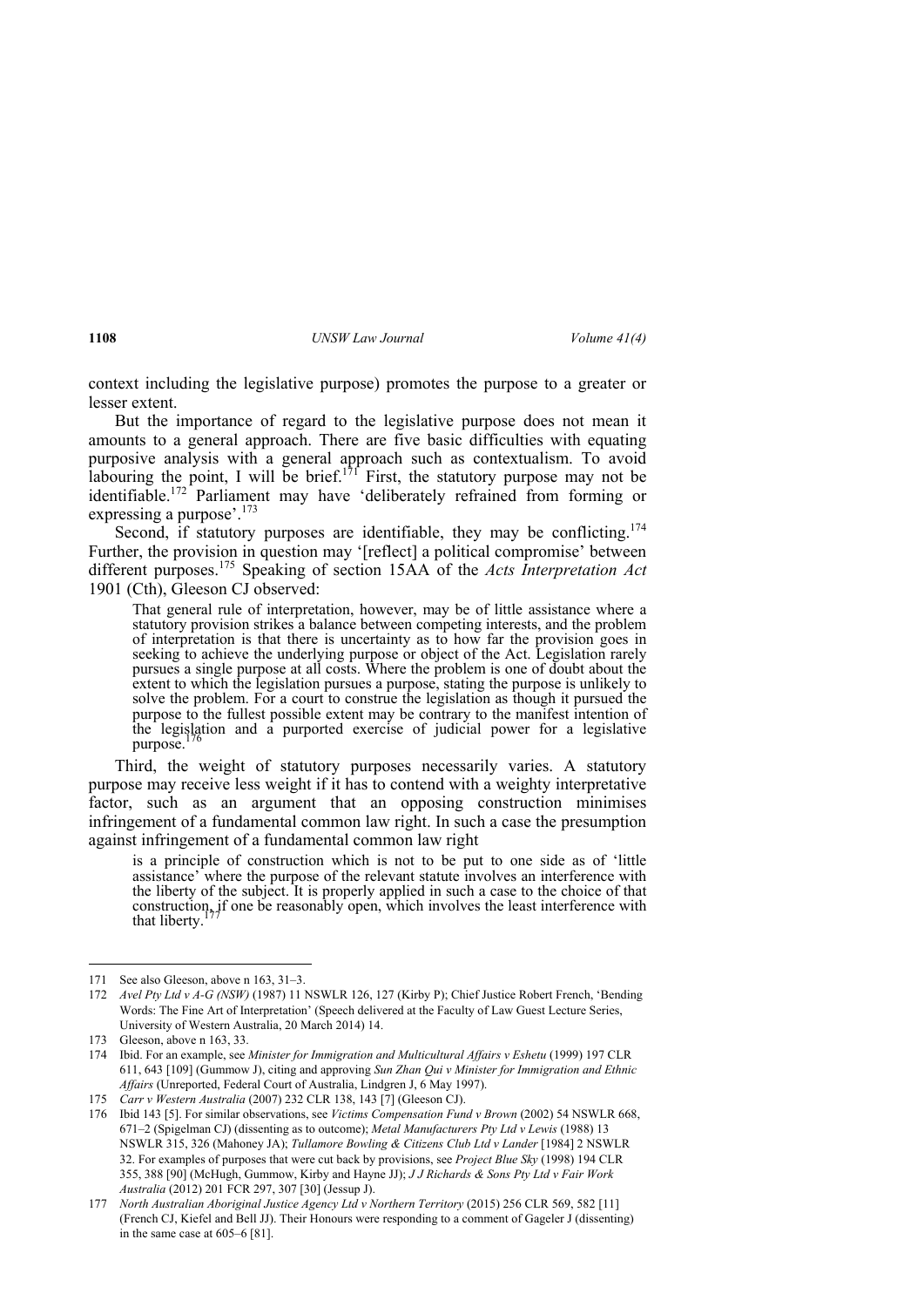Further, a purpose may not be given much weight if it is expressed in terms 'too general to provide any useful guidance in respect of the … point of construction now in issue'.<sup>178</sup> As mentioned, it may receive little weight if the section evidently reflects a political compromise. And, since the purpose 'resides in [a statute's] text and structure'179 it will be given *no weight* if a construction, claimed by its proponent to promote the purpose, cannot be reconciled with the text. $180$ 

Fourth, statutory purpose is 'a concept which is not logically congruent with that of legislative intention'.<sup>181</sup> Increased emphasis on statutory purpose<sup>182</sup> should not be confused with the total process of statutory interpretation. In other words, statutory interpretation merely involves, among other things, the identification of a statutory purpose.<sup>183</sup> Legislative intention is many things, and includes expressing a conclusion or 'product' of the processes of statutory interpretation.184 In that process the judge ascertains all relevant indications of meaning and ultimately exercises a judgment as to whether the indications 'point' more toward one or the other of the rival contentions as to meaning.<sup>185</sup> Although the purpose can be found in a number of ways,  $186$  it is but one of the potential indications of meaning.

Fifth, the purpose of a provision is not a standalone object, free of interpretation. In other words, determining the purpose is itself an interpretative act.<sup>187</sup> It must be found by reading contextually. For example, a statutory statement of purpose cannot necessarily be taken at face value. It may have to be read with fundamental common law principle. The purposes of the Act include those resulting from implying the common law principle.<sup>188</sup>

<sup>178</sup> *Pham v Victims of Crime Assistance Tribunal* [2016] VSCA 102 [48] (McLeish JA), with whom Tate JA at [1] and Ferguson JA at [2] agreed. See also *New South Wales Aboriginal Land Council v Minister Administering the Crown Lands Act* (2016) 260 CLR 232, 271 [94] (Gageler J); *Victims Compensation Fund Corporation v Brown* (2003) 77 ALJR 1797, 1804 [33] (Heydon J).

<sup>179</sup> *Lacey v A-G (Qld)* (2011) 242 CLR 573, 592 [44] (French CJ, Gummow, Hayne, Crennan, Kiefel and Bell JJ).

<sup>180</sup> *Taylor* (2014) 253 CLR 531, 545 [28], 549-50 [41] (French CJ, Crennan and Bell JJ).

<sup>181</sup> *Lee v New South Wales Crime Commission* (2013) 251 CLR 196, 225–6 [45] (French CJ).

<sup>182</sup> *Bropho v State of Western Australia* (1990) 171 CLR 1, 20 (Mason CJ, Deane, Dawson, Toohey, Gaudron and McHugh JJ).

<sup>183</sup> *Lacey v A-G (Qld)* (2011) 242 CLR 573, 592 [44] (French CJ, Gummow, Hayne, Crennan, Kiefel and Bell JJ).

<sup>184</sup> *Certain Lloyd's Underwriters v Cross* (2012) 248 CLR 378, 390 [25] (French CJ and Hayne J).

<sup>185</sup> *Victims Compensation Fund Corporation v Brown* (2003) 77 ALJR 1797, 1803 [28] (Heydon J).

<sup>186</sup> In *Lacey v A-G (Qld)* (2011) 242 CLR 573, 592 [44] (French CJ, Gummow, Hayne, Crennan, Kiefel and Bell JJ), the High Court helpfully pointed to three main methods of gaining assistance in determining the legislative purpose: by regard to express statement of purpose in the statute, by inference from the text, and by appropriate reference to extrinsic materials.

<sup>187</sup> *R v Secretary of State for the Environment, Transport and the Regions; Ex parte Spath Holme Ltd* [2001] 2 AC 349, 396 (Lord Nicholls).

<sup>188</sup> *DPP v Dover* (2013) 39 VR 601, 609–10 [36], 610 [38], 610–11 [40], 611 [43] (Tate JA), with whom Maxwell ACJ at 602 [1] and Garde AJA at 612 [53] agreed.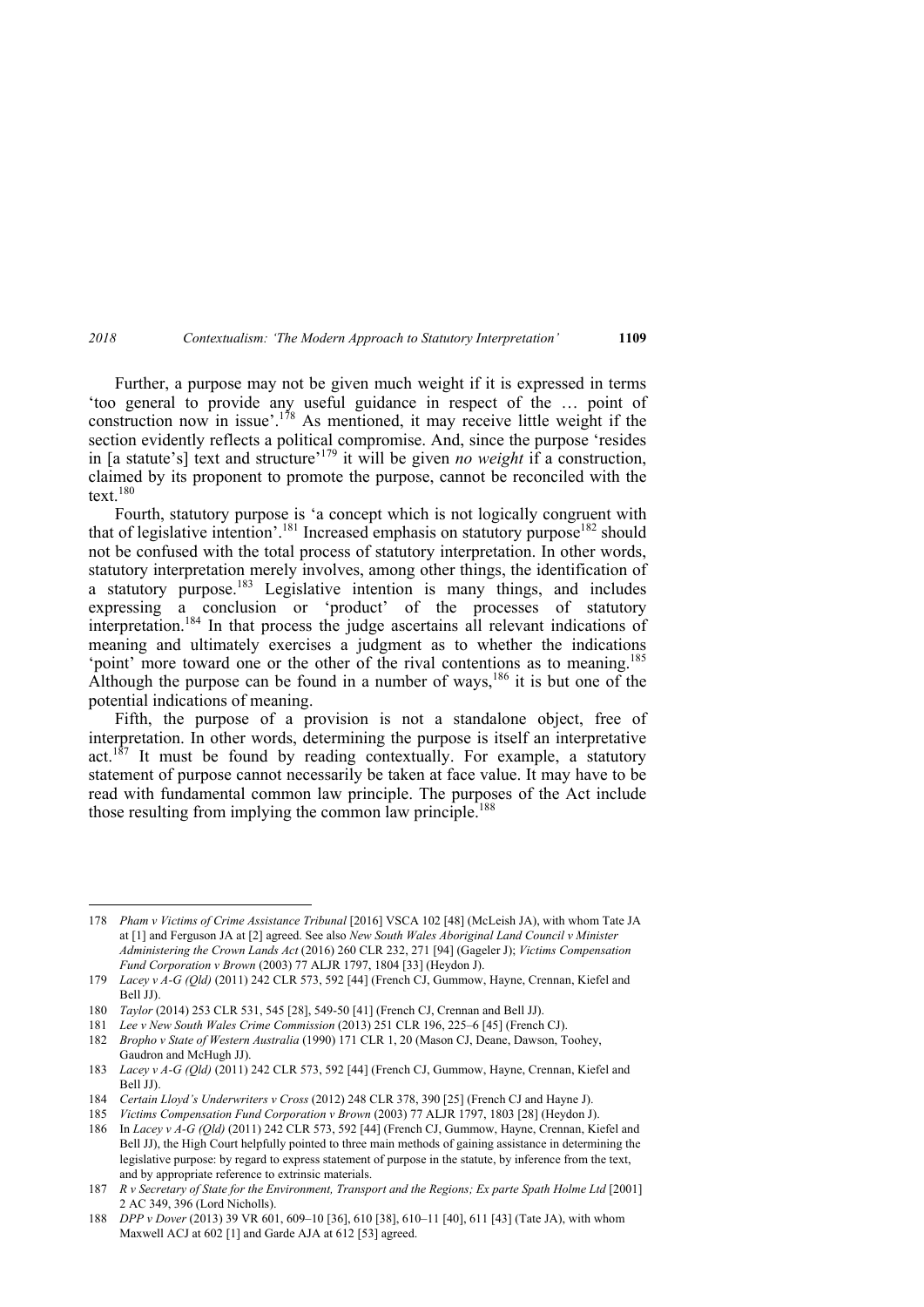## **D 'Courts Have a Discretion to Consider Relevant Interpretative Factors'**

If a judge did possess a discretion to consider relevant interpretative factors, this would seriously undermine contextualism. It would mean that a judge could choose not to consider part of the context that is relevant. But it is a myth<sup>189</sup> that a judge has such a discretion.<sup>190</sup> It is beyond doubt that the judge has a duty to consider 'all available indications', $191$  'the full range of relevant factors', $192$  and 'the whole range of circumstances relevant upon a question of statutory interpretation'.<sup>193</sup> Of course, this involves a judgment as to relevance and sometimes judges will disagree. But this is different from having a discretion.

#### **E 'Contextualism Cannot Account for the Concept of the Intention of Parliament'**

It is not true that contextualism cannot account for the concept of the intention of Parliament. To begin, the intention of Parliament is a multifunctional concept. As discussed above,  $194$  it expresses, in relation to a provision the meaning of which is in doubt, the intention or legal meaning which the court reasonably imputes to Parliament. French CJ and Hayne J have spoken of this function in terms of legislative intention being 'the product of those processes [of statutory construction], not the discovery of some subjective purpose or intention'.195 This is true, but it is not the full picture.

In addition, legislative intention has an evaluative function.<sup>196</sup> As noted in *Cooper Brookes (Wollongong) Pty Ltd v Federal Commissioner of Taxation*<sup>197</sup> and more recently by Kiefel J (as her Honour then was), the intention of Parliament is the 'fundamental object of statutory construction'.<sup>198</sup> Bennion similarly notes that the intention of Parliament is the 'paramount criterion'.<sup>199</sup> The intention of Parliament relates to contextualism not merely by being the 'product' of contextualism's processes, but by regulating those processes. For instance, the legislative intention is employed as a gatekeeper for the interpretative criteria of the law, that is, in determining the considerations that are

<sup>189</sup> The commentator who unwittingly created a wildfire of misunderstanding was John Willis of Dalhousie Law School. His article, 'Statute Interpretation in a Nutshell' (1938) 16 *Canadian Bar Review* 1 is critiqued in Jones, above n 7, 505. For a recent repetition of the myth see Michael Brogan and David Spencer, *Becoming a Lawyer: Success at Law School* (Oxford University Press, 3<sup>rd</sup> ed, 2014) 216.

<sup>190</sup> Jones, above n 7, 505.

<sup>191</sup> *Commissioner of Police (NSW) v Eaton* (2013) 252 CLR 1, 19 [46] (Crennan, Kiefel and Bell JJ), quoting *Associated Minerals Consolidated Ltd v Wyong Shire Council* [1975] AC 538, 553–4.

<sup>192</sup> *A-G (NSW) v World Best Holdings Ltd* (2005) 63 NSWLR 557, 571 [53] (Spigelman CJ).

<sup>193</sup> *Sovar v Henry Lane Pty Ltd* (1967) 116 CLR 397, 405 (Kitto J), affd *Singh v Commonwealth* (2004) 222 CLR 322, 335–6 [19] (Gleeson CJ); *H v Minister for Immigration and Citizenship* (2010) 188 FCR 393, 407 [51] (The Court).

<sup>194</sup> Part II(C).

<sup>195</sup> *Certain Lloyd's Underwriters v Cross* (2012) 248 CLR 378, 390 [25].

<sup>196</sup> Reed Dickerson, 'Statutory Interpretation: A Peek into the Mind and Will of a Legislature' (1975) 50 *Indiana Law Journal* 206, 217. The author gives the example of extrinsic materials.

<sup>197 (1980) 147</sup> CLR 297, 320 (Mason and Wilson JJ).

<sup>198</sup> *Certain Lloyd's Underwriters v Cross* (2012) 248 CLR 378, 411 [88] (Kiefel J).

<sup>199</sup> Jones, above n 7, 441.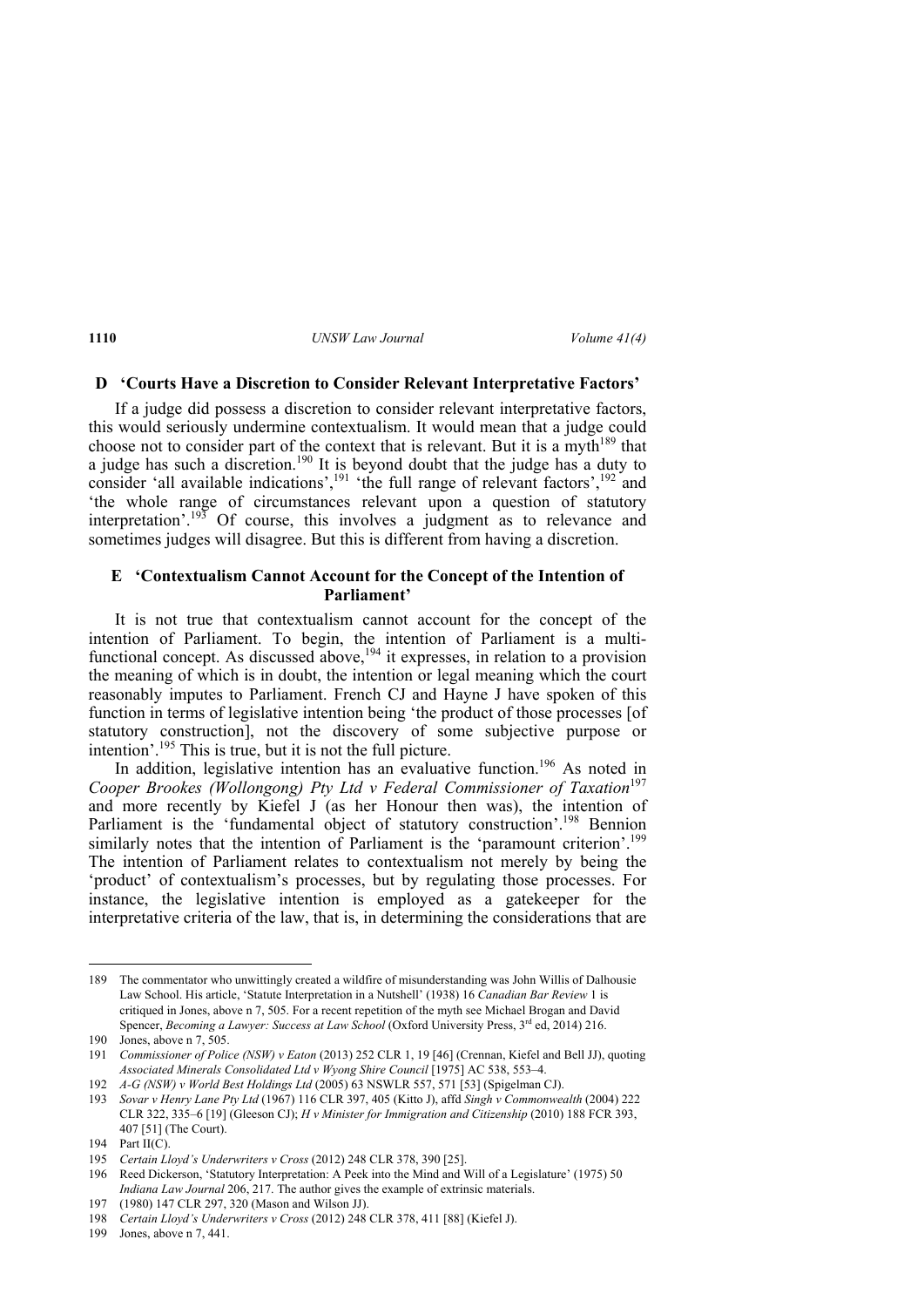admissible by courts in weighing alternative constructions. As we saw above<sup>200</sup> in the discussion of the *Mansfield* case,<sup>201</sup> the High Court rejected a policy argument as to what the law ought to be on the ground that the alleged consideration could not reasonably be attributed to the Parliament. Similarly, the High Court has employed the intention of Parliament to reject a 'judicially constructed policy'.<sup>202</sup> Various other alleged interpretative factors have been rejected by courts for the reason that they cannot be reasonably attributed to the Parliament. They include departmental policies and procedures, $203$  departmental manuals and bulletins,<sup>204</sup> the opinions of government agencies,<sup>205</sup> and the opinion of a minister after the legislation had been enacted.<sup>206</sup>

#### **F 'When the Meaning of Words Is Clear from the Words Themselves, There Is No Need to Resort to the Context'**

Surprisingly, some commentators still take this view.<sup>207</sup> But High Court authority requires the context to be considered before the meaning of any word can be authoritatively determined.208 It is also common in the literature for commentators to argue that 'plainness' is the result of a process of reading in context. $209$ 

## **G 'The Principles Do Not Deliver, or Amount to, a Universal Criteria-Based Method for Interpreting Legislation, That Is, a Method that Employs the Same "Rule" or "Rules" Each Time'**

This is a clichéd, and to my mind valueless, criticism of statutory interpretation. It is a misconception to imagine or assume that statutory problems could permit such a formulaic approach. Statutory problems are not all the same. The contexts differ from problem to problem. Hence, the approach in any particular case is determined by the problem,<sup>210</sup> rather than a top-down formula that the objection assumes is possible. But, though statutory interpretation is in an important sense case-based and lacking a precise formula for interpretation, this does not mean it lacks a coherent method or general approach.

<sup>200</sup> Part II(D).

<sup>201 (2012) 247</sup> CLR 86.

<sup>202</sup> *Australian Education Union v Department of Education and Children's Services* (2012) 248 CLR 1, 14 [28] (French CJ, Hayne, Kiefel and Bell JJ).

<sup>203</sup> *Barnes v Victoria* [2015] VSCA 343 [46] (The Court).

<sup>204</sup> *Port of Brisbane Corporation v Commissioner of Taxation* (2004) 140 FCR 375, 386 [26] (Moore J).

<sup>205</sup> *South Australia v Lampard-Trevorrow* (2010) 106 SASR 331, 377 [217] (The Court).

<sup>206</sup> *Dossett v TKJ Nominees Pty Ltd* (2003) 218 CLR 1, 6 [10] (McHugh J).

<sup>207</sup> Mann, above n 157, 847; Brogan and Spencer, above n 189, 214. However, the last-mentioned authors describe the 'context method' as 'endearing': 215.

<sup>208</sup> *CIC Insurance* (1997) 187 CLR 384, 408 (Brennan CJ, Dawson, Toohey and Gummow JJ).

<sup>209</sup> Aharon Barak, *Purposive Interpretation in Law* (Sari Bashi trans, Princeton University Press, 2005) 4, 12–14 contains a discussion of the literature. See also Stanley Fish, *Doing What Comes Naturally: Change, Rhetoric, and the Practice of Theory in Literary and Legal Studies (Duke University Press,* 1989) 513.

<sup>210</sup> Justice Susan Crennan, 'Blackstone's "Signs" and Statutory Interpretation' (Speech delivered at the CLE Lecture, Victorian Bar, Melbourne, 28 November 2007) 11.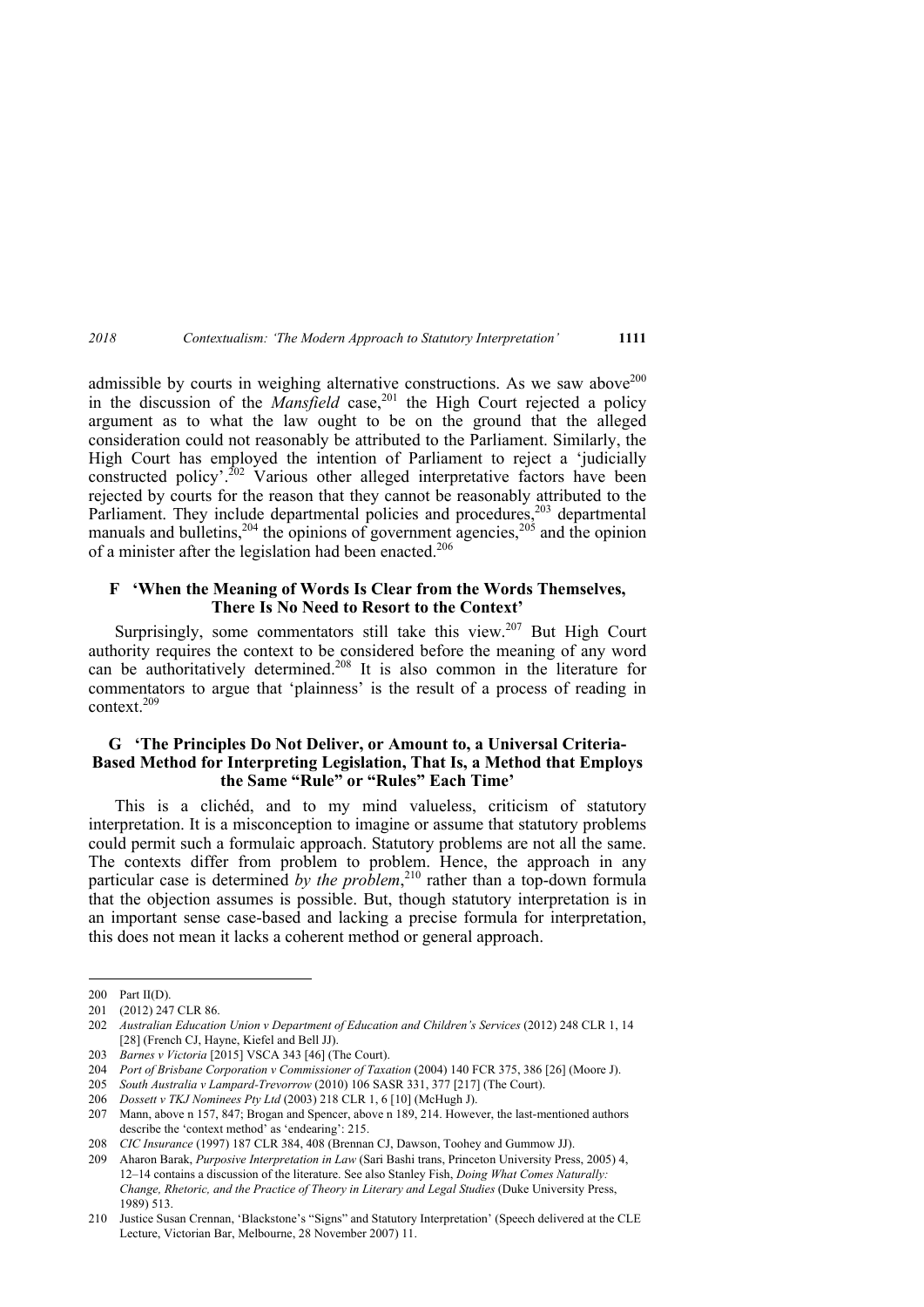#### **H 'Contextualism Leaves Out of Account Judicial Philosophies and Other Reasons Why Judges May Differ'**

One cannot overlook the reality that judges sometimes disagree. The reasons for different interpretations beyond doctrinal considerations are complex and contested.211 One factor is the nature of law. 'The law', as Justice Basten said recently, 'is not a complete and coherent system, with fixed boundaries'.<sup>212</sup> Another factor, according to a former Chief Justice of the High Court of Australia, is that '[e]very judge brings to his or her office or, as I think is more often the case, develops while in office, a judicial philosophy'.<sup>213</sup> An English judge has similarly acknowledged that 'impression … may present … itself differently to different minds'.<sup>214</sup> Having said this, it should not be assumed that such personal factors will overpower doctrinal considerations.<sup>215</sup> For instance, judges can put aside policy considerations outside the statute.<sup>216</sup>

A contextual account of statutory interpretation can recognise the influence of different judicial minds. Bennion's treatise, which at its core is contextual.<sup>217</sup> is one such account. In it he incorporated the phenomenon which he calls 'differential readings': $^{218}$  'the situation where different minds arrive at different assessments of the legal meaning of an enactment'.<sup>219</sup>

### **I 'Finding Cases that Support a General Approach Does Not Prove the Approach Is Taken in All Cases'**

It is true that the method taken in this article – using case studies – cannot definitively prove the way the High Court operates. But it can provide indications of its practice and, through tentative generalisation, provide a basis for further research into judicial method.

<sup>211</sup> For reviews of the literature see Jeffrey Barnes, 'Statutory Interpretation' in Ian Freckelton and Hugh Selby (eds), *Appealing to the Future: Michael Kirby and His Legacy* (Thomson Reuters, 2009) 721, 745– 9; Jones, above n 7, 99–102; Jeffrey Barnes, 'Statutory Interpretation and Administrative Law' in Matthew Groves (ed), *Modern Administrative Law in Australia: Concepts and Context* (Cambridge) University Press, 2014) 119, 133–7.

<sup>212</sup> Basten, above n 10, 1.

<sup>213</sup> Sir Anthony Mason, 'Rights, Values and Legal Institutions: Reshaping Australian Institutions' in Geoffrey Lindell (ed), *The Mason Papers: Selected Articles and Speeches by Sir Anthony Mason AC, KBE* (Federation Press, 2007) 80, 82. For a synthesis of the values of Kirby J in statutory interpretation, see Barnes, 'Statutory Interpretation', above n 211, 750.

<sup>214</sup> *R v Secretary of State for the Environment; Ex parte Camden London Borough Council* [1998] 1 WLR 615, 622 (Lord Nolan).

<sup>215</sup> Mason, above n 213, 82.

<sup>216</sup> The *Mansfield* case is an instance where non-legal considerations were put to one side: see Part II(D) above. See also examples in the study of Kirby J's career in Barnes, 'Statutory Interpretation', above n 211, 749.

<sup>217</sup> See his informed interpretation rule: Jones, above n 7, 537. This states:

It is a rule of law (in this Code called the informed interpretation rule) that the person who construes an enactment must infer that the legislator, when settling its wording, intended it to be given a fully informed, rather than a purely literal, interpretation (though the two usually produce the same result).

<sup>218</sup> Ibid 99–102.

<sup>219</sup> Ibid 99.